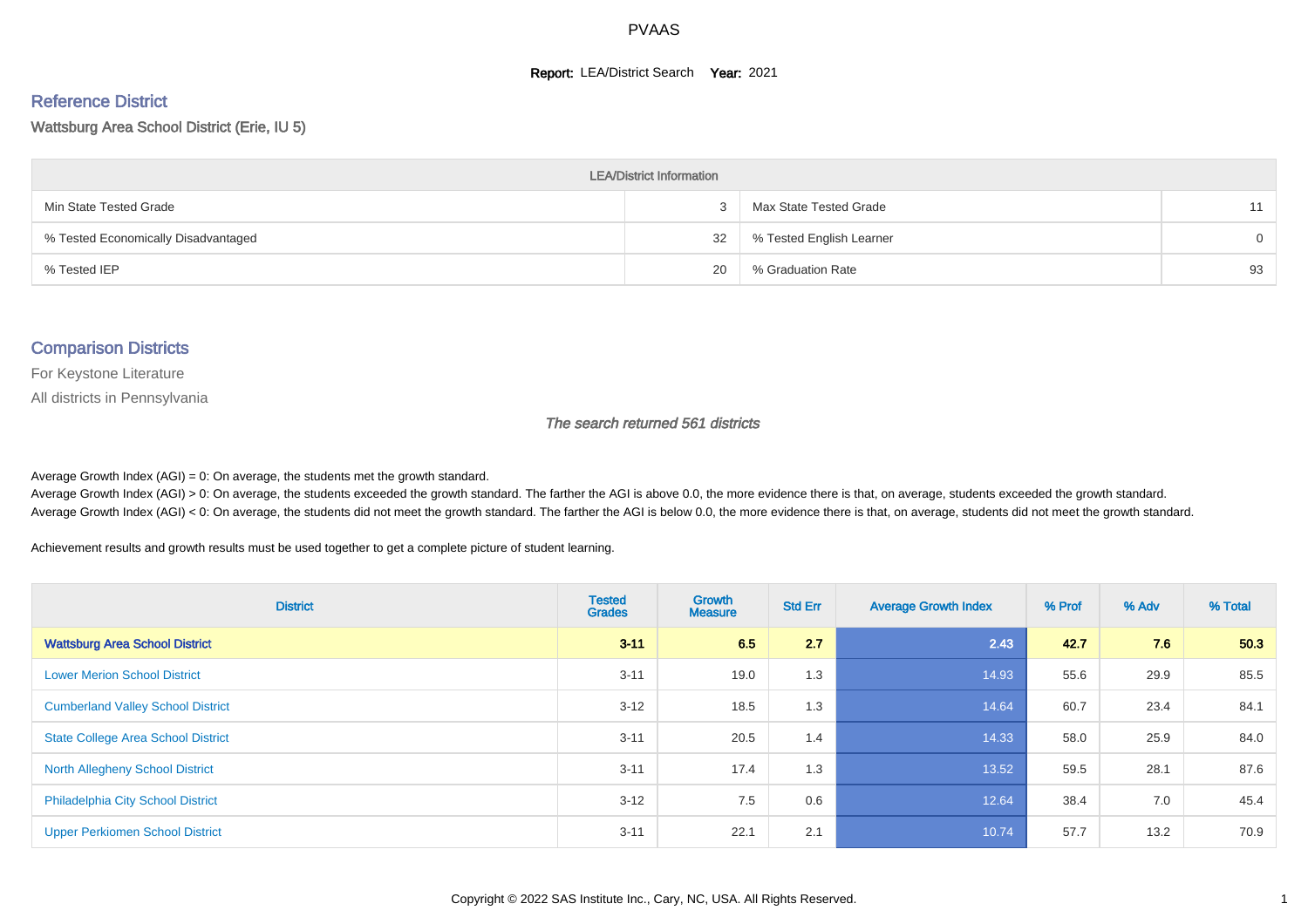| <b>District</b>                          | <b>Tested</b><br><b>Grades</b> | <b>Growth</b><br><b>Measure</b> | <b>Std Err</b> | <b>Average Growth Index</b> | % Prof | % Adv   | % Total |
|------------------------------------------|--------------------------------|---------------------------------|----------------|-----------------------------|--------|---------|---------|
| <b>Wattsburg Area School District</b>    | $3 - 11$                       | 6.5                             | 2.7            | 2.43                        | 42.7   | 7.6     | 50.3    |
| Downingtown Area School District         | $3 - 11$                       | 12.1                            | 1.1            | 10.67                       | 60.0   | 23.5    | 83.6    |
| <b>Upper Saint Clair School District</b> | $3 - 11$                       | 18.5                            | 1.7            | 10.65                       | 61.8   | 30.1    | 91.9    |
| <b>West Chester Area School District</b> | $3 - 11$                       | 12.6                            | 1.2            | 10.38                       | 66.8   | 20.2    | 87.0    |
| <b>Norwin School District</b>            | $3 - 11$                       | 18.0                            | 1.7            | 10.37                       | 58.5   | 27.0    | 85.4    |
| <b>Dallastown Area School District</b>   | $3 - 11$                       | 13.5                            | 1.5            | 8.84                        | 56.0   | 17.9    | 73.8    |
| <b>Upper Dublin School District</b>      | $3 - 12$                       | 15.4                            | 1.8            | 8.53                        | 60.8   | 24.8    | 85.6    |
| <b>North Penn School District</b>        | $3 - 11$                       | 9.1                             | 1.1            | 8.36                        | 55.8   | 17.0    | 72.8    |
| <b>Souderton Area School District</b>    | $3 - 11$                       | 12.4                            | 1.5            | 8.28                        | 61.7   | 15.2    | 76.9    |
| <b>Colonial School District</b>          | $3 - 11$                       | 14.0                            | 1.7            | 8.21                        | 60.2   | 19.6    | 79.8    |
| <b>Bethlehem Area School District</b>    | $3 - 11$                       | 9.3                             | 1.1            | 8.15                        | 44.7   | 12.0    | 56.7    |
| <b>Springfield School District</b>       | $3 - 11$                       | 13.8                            | 1.7            | 7.99                        | 60.9   | 21.5    | 82.4    |
| <b>Great Valley School District</b>      | $3 - 11$                       | 15.0                            | 1.9            | 7.98                        | 50.0   | 35.0    | 85.0    |
| Northern York County School District     | $3 - 11$                       | 15.6                            | 2.0            | 7.98                        | 57.4   | 11.5    | 68.8    |
| <b>Pennsbury School District</b>         | $3 - 11$                       | 11.7                            | 1.5            | 7.90                        | 60.1   | 21.3    | 81.3    |
| <b>Tyrone Area School District</b>       | $3 - 12$                       | 19.7                            | 2.5            | 7.87                        | 60.4   | 16.7    | 77.1    |
| <b>Penn-Trafford School District</b>     | $3 - 11$                       | 13.4                            | 1.7            | 7.87                        | 62.3   | 21.9    | 84.2    |
| <b>Council Rock School District</b>      | $3 - 11$                       | 8.9                             | 1.2            | 7.65                        | 62.8   | 16.6    | 79.4    |
| <b>Upper Merion Area School District</b> | $3 - 11$                       | 15.3                            | 2.0            | 7.62                        | 59.3   | 19.3    | 78.6    |
| Pennsylvania Cyber Charter School        | $3 - 11$                       | 11.6                            | 1.5            | 7.54                        | 46.3   | $5.0\,$ | 51.3    |
| <b>Valley View School District</b>       | $3 - 11$                       | 18.1                            | 2.4            | 7.42                        | 53.7   | 14.7    | 68.4    |
| <b>Reading School District</b>           | $3 - 11$                       | 10.1                            | 1.4            | 7.25                        | 24.7   | 2.4     | 27.2    |
| <b>Central York School District</b>      | $3 - 12$                       | 12.3                            | 1.7            | 7.20                        | 55.5   | 11.5    | 67.0    |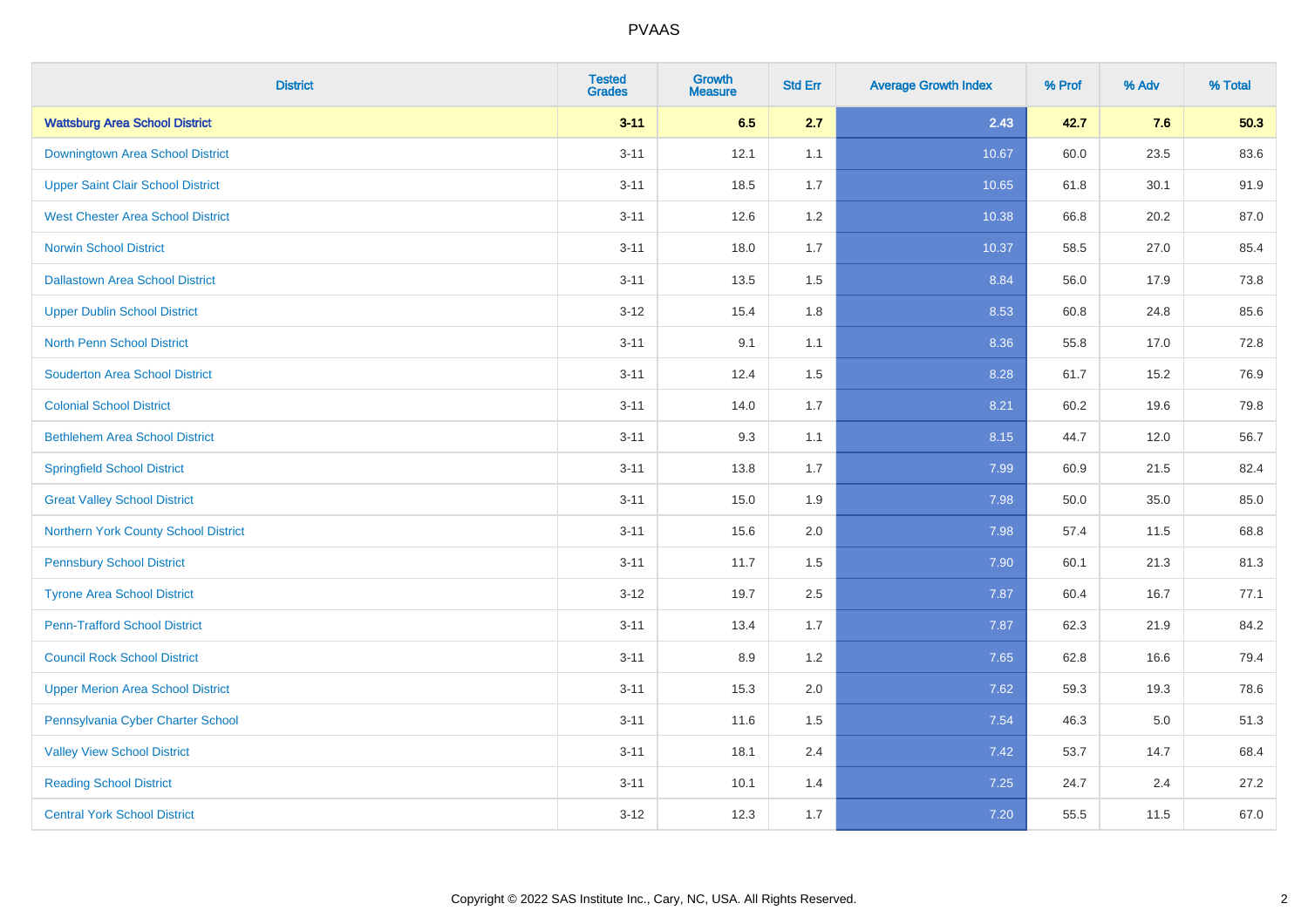| <b>District</b>                               | <b>Tested</b><br><b>Grades</b> | <b>Growth</b><br><b>Measure</b> | <b>Std Err</b> | <b>Average Growth Index</b> | % Prof | % Adv | % Total |
|-----------------------------------------------|--------------------------------|---------------------------------|----------------|-----------------------------|--------|-------|---------|
| <b>Wattsburg Area School District</b>         | $3 - 11$                       | 6.5                             | 2.7            | 2.43                        | 42.7   | 7.6   | 50.3    |
| <b>Delaware Valley School District</b>        | $3 - 11$                       | 12.6                            | 1.8            | 6.93                        | 55.2   | 16.2  | 71.4    |
| <b>Southern York County School District</b>   | $3 - 11$                       | 14.2                            | 2.1            | 6.91                        | 55.1   | 18.1  | 73.1    |
| <b>Wissahickon School District</b>            | $3 - 10$                       | 12.5                            | 1.8            | 6.85                        | 58.3   | 22.4  | 80.7    |
| <b>Hazleton Area School District</b>          | $3 - 11$                       | 9.6                             | 1.4            | 6.77                        | 45.0   | 7.8   | 52.9    |
| <b>Garnet Valley School District</b>          | $3 - 10$                       | 10.9                            | 1.7            | 6.53                        | 67.1   | 19.0  | 86.1    |
| <b>Derry Township School District</b>         | $3 - 10$                       | 12.8                            | 2.0            | 6.39                        | 54.8   | 25.8  | 80.6    |
| <b>Deer Lakes School District</b>             | $3 - 11$                       | 17.0                            | 2.7            | 6.32                        | 61.5   | 16.4  | 77.9    |
| <b>Pine-Richland School District</b>          | $3 - 11$                       | 11.5                            | 1.8            | 6.31                        | 60.6   | 24.4  | 85.0    |
| Abington Heights School District              | $3 - 11$                       | 13.5                            | 2.2            | 6.27                        | 58.3   | 16.2  | 74.5    |
| <b>Avon Grove School District</b>             | $3 - 10$                       | 10.0                            | 1.6            | 6.26                        | 56.3   | 18.6  | 74.9    |
| <b>Ridley School District</b>                 | $3 - 12$                       | 10.0                            | 1.6            | 6.10                        | 45.6   | 8.2   | 53.8    |
| <b>Saucon Valley School District</b>          | $3 - 11$                       | 14.7                            | 2.5            | 5.98                        | 48.7   | 20.2  | 69.0    |
| <b>Wilson School District</b>                 | $3 - 12$                       | $8.8\,$                         | 1.5            | 5.96                        | 52.6   | 14.6  | 67.2    |
| <b>Mountain View School District</b>          | $3 - 11$                       | 20.9                            | 3.5            | 5.91                        | 57.8   | 20.3  | 78.1    |
| <b>Fleetwood Area School District</b>         | $3 - 10$                       | 12.2                            | 2.2            | 5.68                        | 53.5   | 11.6  | 65.2    |
| <b>Unionville-Chadds Ford School District</b> | $3 - 11$                       | 17.1                            | 3.1            | 5.51                        | 68.1   | 13.2  | 81.3    |
| <b>Mifflin County School District</b>         | $3 - 11$                       | 9.1                             | 1.7            | 5.49                        | 47.1   | 6.7   | 53.8    |
| Fox Chapel Area School District               | $3 - 11$                       | 9.8                             | 1.8            | 5.36                        | 56.6   | 28.6  | 85.2    |
| <b>Haverford Township School District</b>     | $3 - 11$                       | 8.0                             | 1.5            | 5.27                        | 53.0   | 25.5  | 78.6    |
| <b>Cocalico School District</b>               | $3 - 11$                       | 10.6                            | 2.0            | 5.18                        | 50.8   | 14.1  | 64.8    |
| <b>City CHS</b>                               | $10 - 11$                      | 13.6                            | 2.7            | 5.12                        | 45.8   | 3.0   | 48.8    |
| <b>Cornwall-Lebanon School District</b>       | $3 - 11$                       | 8.3                             | 1.6            | 5.08                        | 47.2   | 8.4   | 55.6    |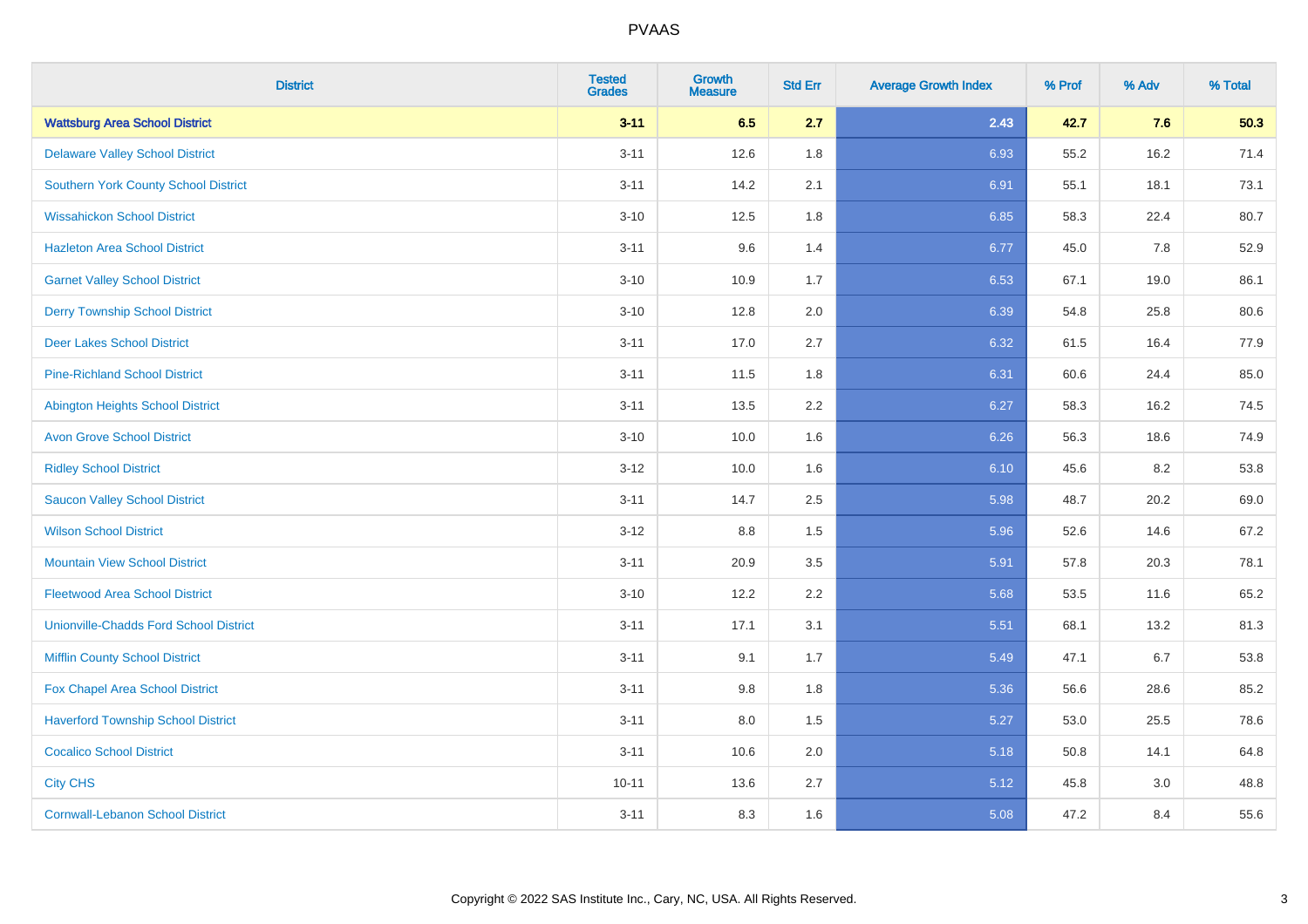| <b>District</b>                                    | <b>Tested</b><br><b>Grades</b> | Growth<br><b>Measure</b> | <b>Std Err</b> | <b>Average Growth Index</b> | % Prof | % Adv | % Total |
|----------------------------------------------------|--------------------------------|--------------------------|----------------|-----------------------------|--------|-------|---------|
| <b>Wattsburg Area School District</b>              | $3 - 11$                       | 6.5                      | 2.7            | 2.43                        | 42.7   | 7.6   | 50.3    |
| <b>West Perry School District</b>                  | $3 - 11$                       | 12.5                     | 2.5            | 4.99                        | 56.6   | 8.4   | 65.0    |
| <b>York Suburban School District</b>               | $3 - 11$                       | 10.1                     | 2.1            | 4.91                        | 53.5   | 27.8  | 81.3    |
| <b>Commonwealth Charter Academy Charter School</b> | $3 - 10$                       | 9.1                      | 1.9            | 4.90                        | 47.2   | 9.1   | 56.3    |
| Shippensburg Area School District                  | $3 - 11$                       | 9.3                      | 1.9            | 4.84                        | 53.1   | 10.2  | 63.3    |
| Penns Valley Area School District                  | $3-12$                         | 14.0                     | 2.9            | 4.80                        | 41.9   | 23.1  | 65.0    |
| <b>Fort Leboeuf School District</b>                | $3 - 11$                       | 11.7                     | 2.5            | 4.73                        | 48.5   | 21.1  | 69.6    |
| <b>Conestoga Valley School District</b>            | $3 - 11$                       | 8.7                      | 1.8            | 4.69                        | 60.3   | 13.5  | 73.8    |
| <b>Derry Area School District</b>                  | $3 - 11$                       | 13.2                     | 2.8            | 4.69                        | 60.0   | 12.5  | 72.5    |
| <b>Littlestown Area School District</b>            | $3 - 11$                       | 11.4                     | $2.5\,$        | 4.62                        | 55.2   | 10.4  | 65.6    |
| <b>Upper Darby School District</b>                 | $3 - 12$                       | 6.9                      | 1.5            | 4.62                        | 45.0   | 6.7   | 51.7    |
| Pocono Mountain School District                    | $3 - 12$                       | $6.8\,$                  | 1.5            | 4.62                        | 45.8   | 5.0   | 50.7    |
| Northern Bedford County School District            | $3 - 11$                       | 16.5                     | 3.6            | 4.58                        | 51.7   | 20.0  | 71.7    |
| <b>Spring-Ford Area School District</b>            | $3 - 11$                       | 6.0                      | 1.3            | 4.46                        | 60.8   | 16.5  | 77.4    |
| <b>Iroquois School District</b>                    | $3 - 11$                       | 13.1                     | 3.0            | 4.35                        | 48.2   | 7.8   | 56.0    |
| <b>Parkland School District</b>                    | $3 - 11$                       | 5.3                      | 1.2            | 4.30                        | 58.0   | 22.3  | 80.4    |
| <b>Centennial School District</b>                  | $3 - 10$                       | 7.1                      | 1.7            | 4.29                        | 50.1   | 8.7   | 58.9    |
| <b>Moon Area School District</b>                   | $3 - 11$                       | 8.2                      | 1.9            | 4.25                        | 58.7   | 18.5  | 77.2    |
| <b>Montoursville Area School District</b>          | $3 - 12$                       | 10.8                     | 2.5            | 4.24                        | 44.6   | 20.1  | 64.8    |
| <b>Greenwood School District</b>                   | $3 - 11$                       | 15.9                     | 3.9            | 4.11                        | 50.0   | 25.0  | 75.0    |
| <b>Greater Nanticoke Area School District</b>      | $3 - 12$                       | 11.2                     | 2.8            | 4.01                        | 38.0   | 12.4  | 50.4    |
| <b>William Penn School District</b>                | $3 - 12$                       | 8.3                      | 2.1            | 3.99                        | 35.6   | 3.0   | 38.7    |
| Lake-Lehman School District                        | $3 - 11$                       | 10.8                     | 2.7            | 3.93                        | 55.3   | 7.9   | 63.2    |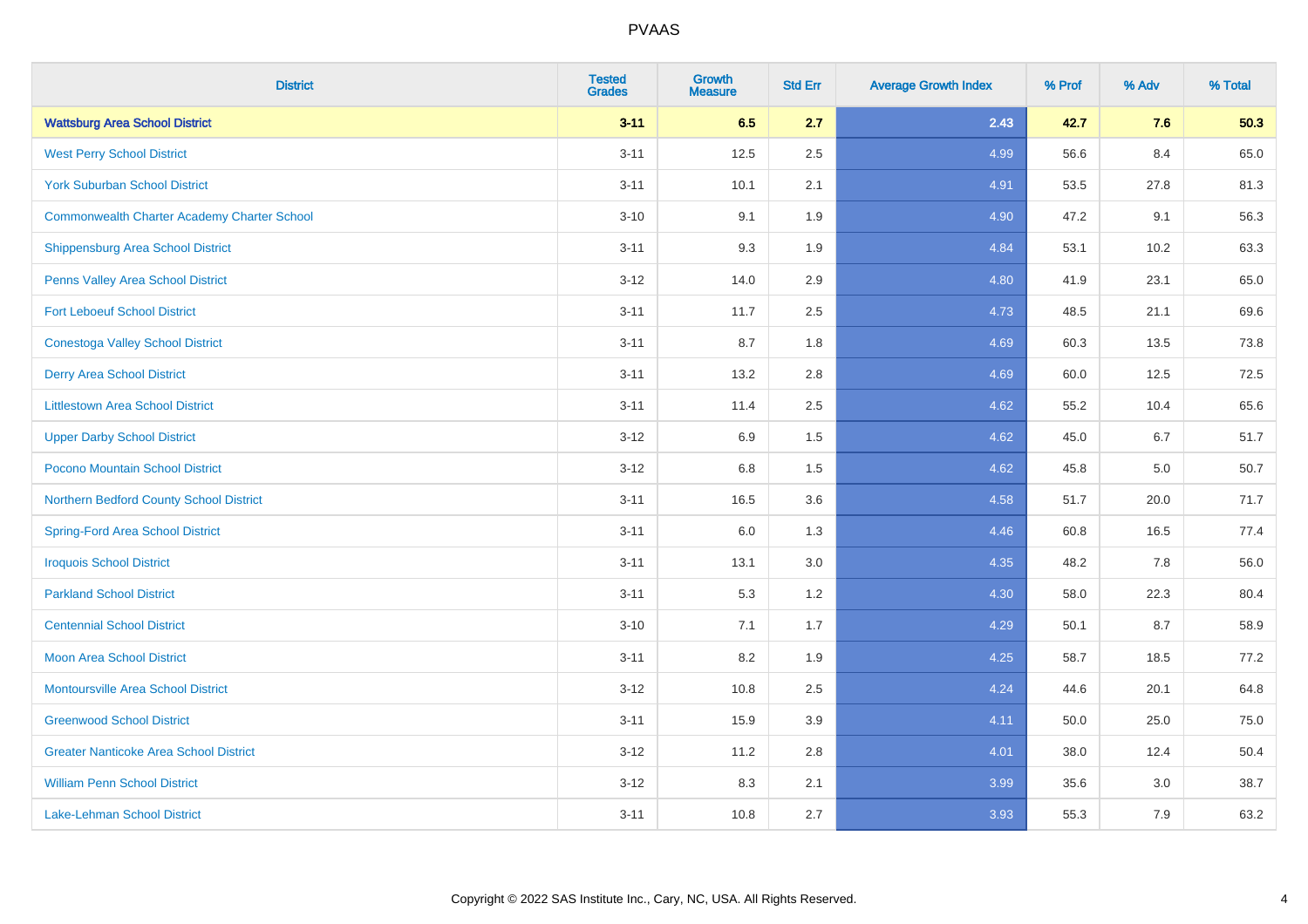| <b>District</b>                               | <b>Tested</b><br><b>Grades</b> | <b>Growth</b><br><b>Measure</b> | <b>Std Err</b> | <b>Average Growth Index</b> | % Prof | % Adv | % Total |
|-----------------------------------------------|--------------------------------|---------------------------------|----------------|-----------------------------|--------|-------|---------|
| <b>Wattsburg Area School District</b>         | $3 - 11$                       | 6.5                             | 2.7            | 2.43                        | 42.7   | 7.6   | 50.3    |
| <b>Freeport Area School District</b>          | $3 - 10$                       | 9.7                             | 2.5            | 3.91                        | 57.5   | 17.8  | 75.3    |
| <b>Allentown City School District</b>         | $3 - 12$                       | 5.3                             | 1.4            | 3.88                        | 25.3   | 2.7   | 28.0    |
| <b>Eastern Lebanon County School District</b> | $3 - 11$                       | 8.6                             | 2.2            | 3.84                        | 48.8   | 11.4  | 60.3    |
| <b>Octorara Area School District</b>          | $3 - 11$                       | 9.1                             | 2.4            | 3.82                        | 52.1   | 8.5   | 60.6    |
| <b>Midd-West School District</b>              | $3 - 11$                       | 10.3                            | 2.7            | 3.80                        | 58.0   | 13.4  | 71.4    |
| <b>Mckeesport Area School District</b>        | $3 - 12$                       | 9.0                             | 2.4            | 3.72                        | 31.0   | 4.5   | 35.5    |
| <b>Eastern York School District</b>           | $3 - 11$                       | 9.6                             | 2.6            | 3.71                        | 56.3   | 12.6  | 68.9    |
| <b>Hamburg Area School District</b>           | $3 - 11$                       | 8.9                             | 2.5            | 3.63                        | 43.5   | 8.2   | 51.7    |
| <b>West Shore School District</b>             | $3-12$                         | 5.0                             | 1.4            | 3.59                        | 54.2   | 9.4   | 63.6    |
| Selinsgrove Area School District              | $3-12$                         | 8.3                             | 2.3            | 3.54                        | 56.8   | 10.0  | 66.8    |
| Pen Argyl Area School District                | $3 - 12$                       | 9.2                             | 2.7            | 3.46                        | 50.0   | 12.6  | 62.6    |
| Ambridge Area School District                 | $3 - 12$                       | 9.1                             | 2.6            | 3.46                        | 50.4   | 10.7  | 61.1    |
| <b>Whitehall-Coplay School District</b>       | $3 - 11$                       | 6.1                             | 1.8            | 3.45                        | 49.3   | 7.4   | 56.6    |
| <b>School Lane Charter School</b>             | $3 - 11$                       | 12.4                            | 3.6            | 3.43                        | 59.1   | 9.8   | 68.9    |
| Pennsylvania Virtual Charter School           | $3 - 11$                       | 11.8                            | 3.5            | 3.37                        | 56.5   | 11.1  | 67.6    |
| Mastery Charter School - Hardy Williams       | $3 - 11$                       | 11.4                            | 3.4            | 3.33                        | 44.3   | 5.7   | 50.0    |
| <b>Central Dauphin School District</b>        | $3 - 11$                       | 4.4                             | 1.3            | 3.32                        | 53.3   | 7.4   | 60.7    |
| Mechanicsburg Area School District            | $3 - 11$                       | 5.9                             | 1.8            | 3.29                        | 57.2   | 13.7  | 70.9    |
| <b>East Penn School District</b>              | $3 - 11$                       | 4.1                             | 1.3            | 3.27                        | 55.8   | 11.5  | 67.3    |
| <b>Tech Freire Charter School</b>             | $9 - 11$                       | 9.3                             | 2.9            | 3.26                        | 18.0   | 1.1   | 19.1    |
| <b>Wayne Highlands School District</b>        | $3 - 11$                       | 7.8                             | 2.4            | 3.23                        | 52.3   | 13.1  | 65.4    |
| <b>Sayre Area School District</b>             | $3 - 11$                       | 11.2                            | 3.5            | 3.20                        | 52.2   | 7.5   | 59.7    |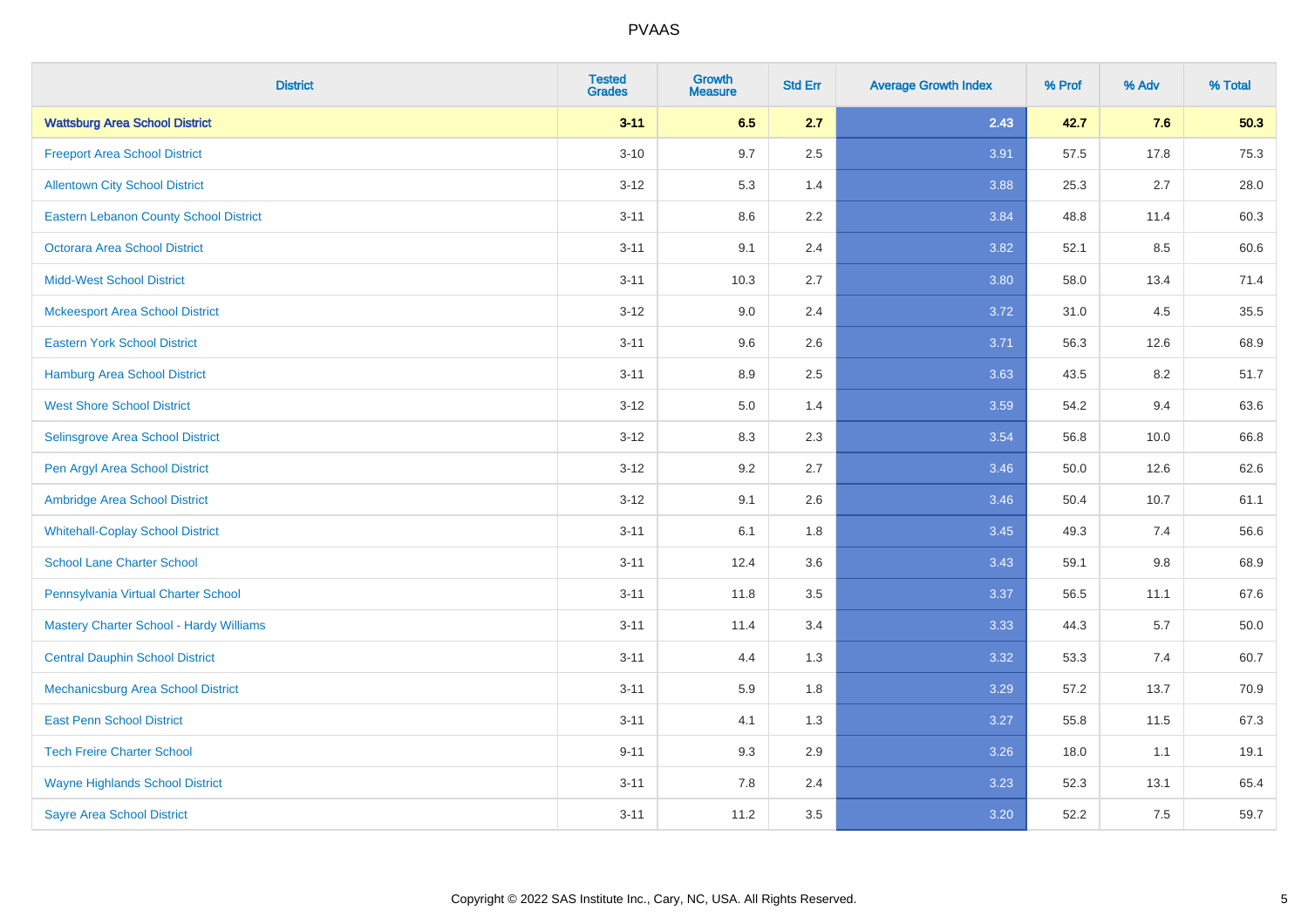| <b>District</b>                                | <b>Tested</b><br><b>Grades</b> | <b>Growth</b><br><b>Measure</b> | <b>Std Err</b> | <b>Average Growth Index</b> | % Prof | % Adv | % Total |
|------------------------------------------------|--------------------------------|---------------------------------|----------------|-----------------------------|--------|-------|---------|
| <b>Wattsburg Area School District</b>          | $3 - 11$                       | 6.5                             | 2.7            | 2.43                        | 42.7   | 7.6   | 50.3    |
| <b>Jamestown Area School District</b>          | $3 - 11$                       | 13.5                            | 4.2            | 3.19                        | 64.4   | 13.3  | 77.8    |
| <b>Bethel Park School District</b>             | $3 - 11$                       | 5.6                             | 1.8            | 3.18                        | 65.3   | 18.6  | 83.9    |
| <b>Avon Grove Charter School</b>               | $3 - 11$                       | 9.0                             | 2.9            | 3.13                        | 58.8   | 16.7  | 75.5    |
| <b>Ephrata Area School District</b>            | $3 - 11$                       | 5.6                             | 1.8            | 3.12                        | 54.7   | 9.5   | 64.2    |
| <b>Connellsville Area School District</b>      | $3 - 11$                       | 6.1                             | 2.0            | 3.05                        | 45.4   | 7.8   | 53.2    |
| Northern Cambria School District               | $3 - 11$                       | 10.0                            | 3.3            | 3.04                        | 47.4   | 5.1   | 52.6    |
| Saint Marys Area School District               | $3 - 11$                       | 7.8                             | 2.6            | 3.04                        | 57.0   | 8.2   | 65.2    |
| <b>Cranberry Area School District</b>          | $3 - 12$                       | 9.2                             | 3.0            | 3.04                        | 47.5   | 10.2  | 57.6    |
| Northeastern York School District              | $3 - 11$                       | 5.9                             | 2.0            | 3.03                        | 51.1   | 16.6  | 67.6    |
| <b>Neshaminy School District</b>               | $3 - 11$                       | 4.0                             | 1.3            | 3.02                        | 58.7   | 9.5   | 68.2    |
| Palmyra Area School District                   | $3 - 11$                       | 5.6                             | 1.9            | 2.96                        | 56.4   | 15.6  | 72.0    |
| <b>Montgomery Area School District</b>         | $3 - 11$                       | 10.7                            | 3.6            | 2.96                        | 48.7   | 12.4  | 61.1    |
| <b>Dover Area School District</b>              | $3-12$                         | 6.0                             | 2.1            | 2.94                        | 52.2   | 6.0   | 58.2    |
| <b>Daniel Boone Area School District</b>       | $3 - 12$                       | 5.7                             | 2.0            | 2.88                        | 51.0   | 11.5  | 62.6    |
| <b>Stroudsburg Area School District</b>        | $3 - 11$                       | 5.5                             | 1.9            | 2.88                        | 48.1   | 4.2   | 52.3    |
| Hollidaysburg Area School District             | $3 - 11$                       | 6.0                             | 2.1            | 2.88                        | 57.1   | 12.3  | 69.4    |
| <b>Hempfield Area School District</b>          | $3 - 12$                       | 4.6                             | 1.6            | 2.86                        | 53.5   | 20.1  | 73.6    |
| <b>Jenkintown School District</b>              | $3 - 11$                       | 12.5                            | 4.4            | 2.84                        | 54.6   | 29.6  | 84.1    |
| Lehigh Valley Charter High School For The Arts | $9 - 10$                       | 7.3                             | 2.6            | 2.82                        | 62.3   | 18.2  | 80.5    |
| <b>Peters Township School District</b>         | $3 - 11$                       | 5.0                             | 1.8            | 2.76                        | 59.8   | 26.1  | 85.9    |
| <b>Warwick School District</b>                 | $3 - 11$                       | 5.2                             | 1.9            | 2.76                        | 46.4   | 17.0  | 63.3    |
| <b>Mars Area School District</b>               | $3 - 10$                       | 5.7                             | 2.1            | 2.75                        | 57.9   | 18.2  | 76.1    |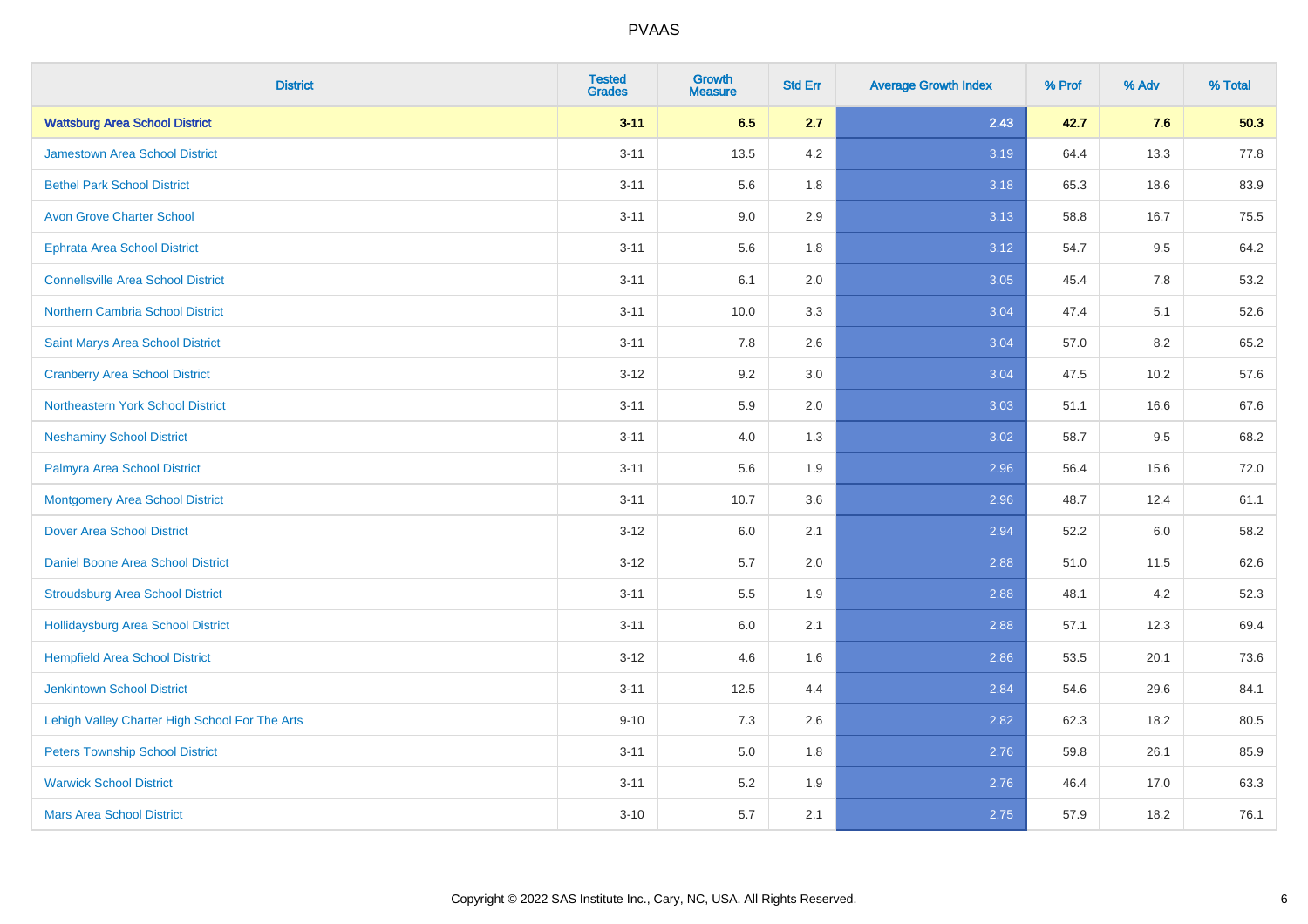| <b>District</b>                             | <b>Tested</b><br><b>Grades</b> | <b>Growth</b><br><b>Measure</b> | <b>Std Err</b> | <b>Average Growth Index</b> | % Prof | % Adv | % Total |
|---------------------------------------------|--------------------------------|---------------------------------|----------------|-----------------------------|--------|-------|---------|
| <b>Wattsburg Area School District</b>       | $3 - 11$                       | 6.5                             | 2.7            | 2.43                        | 42.7   | 7.6   | 50.3    |
| <b>Homer-Center School District</b>         | $3 - 11$                       | 9.7                             | 3.6            | 2.70                        | 45.1   | 17.2  | 62.3    |
| Multicultural Academy Charter School        | $9 - 11$                       | 9.5                             | 3.5            | 2.69                        | 22.0   | 0.0   | 22.0    |
| <b>Wyalusing Area School District</b>       | $3-12$                         | 8.8                             | 3.3            | 2.68                        | 54.6   | 11.7  | 66.2    |
| <b>Spring Grove Area School District</b>    | $3 - 11$                       | 5.6                             | 2.1            | 2.68                        | 55.1   | 15.0  | 70.1    |
| <b>Kennett Consolidated School District</b> | $3 - 11$                       | 4.8                             | 1.8            | 2.61                        | 52.5   | 10.7  | 63.2    |
| New Hope-Solebury School District           | $3 - 11$                       | 7.5                             | 2.9            | 2.57                        | 68.2   | 22.7  | 90.9    |
| <b>Penncrest School District</b>            | $3 - 11$                       | 5.7                             | 2.2            | 2.57                        | 47.2   | 7.1   | 54.3    |
| Renaissance Academy Charter School          | $3 - 11$                       | 8.3                             | 3.3            | 2.54                        | 45.6   | 22.8  | 68.4    |
| Northampton Area School District            | $3 - 11$                       | 4.0                             | 1.6            | 2.51                        | 52.3   | 10.8  | 63.1    |
| <b>Clarion Area School District</b>         | $3 - 11$                       | 10.3                            | 4.1            | 2.51                        | 45.4   | 14.6  | 60.0    |
| 21st Century Cyber Charter School           | $6 - 12$                       | $5.7\,$                         | 2.3            | 2.50                        | 56.7   | 8.3   | 65.0    |
| <b>Shenandoah Valley School District</b>    | $3 - 11$                       | 9.7                             | 3.9            | 2.49                        | 28.3   | 5.0   | 33.3    |
| Wilmington Area School District             | $3 - 11$                       | 7.5                             | 3.0            | 2.48                        | 55.1   | 5.1   | 60.2    |
| <b>Bethlehem-Center School District</b>     | $3 - 10$                       | 8.1                             | 3.3            | 2.46                        | 35.1   | 1.4   | 36.5    |
| <b>Belmont Charter School</b>               | $3 - 10$                       | 16.0                            | 6.5            | 2.45                        | 64.3   | 0.0   | 64.3    |
| <b>Belle Vernon Area School District</b>    | $3 - 11$                       | 6.5                             | 2.6            | 2.44                        | 55.6   | 11.1  | 66.7    |
| <b>Wattsburg Area School District</b>       | $3 - 11$                       | 6.5                             | 2.7            | 2.43                        | 42.7   | 7.6   | 50.3    |
| People For People Charter School            | $3 - 12$                       | 13.3                            | 5.5            | 2.43                        | 13.5   | 0.0   | 13.5    |
| <b>New Foundations Charter School</b>       | $3 - 11$                       | 5.4                             | 2.2            | 2.41                        | 47.2   | 2.5   | 49.8    |
| <b>Hampton Township School District</b>     | $3 - 11$                       | 5.1                             | 2.2            | 2.35                        | 54.0   | 28.2  | 82.2    |
| <b>Franklin Area School District</b>        | $3 - 11$                       | 6.6                             | 2.8            | 2.34                        | 48.2   | 4.5   | 52.7    |
| <b>Governor Mifflin School District</b>     | $3 - 11$                       | 4.1                             | 1.8            | 2.33                        | 42.5   | 7.2   | 49.7    |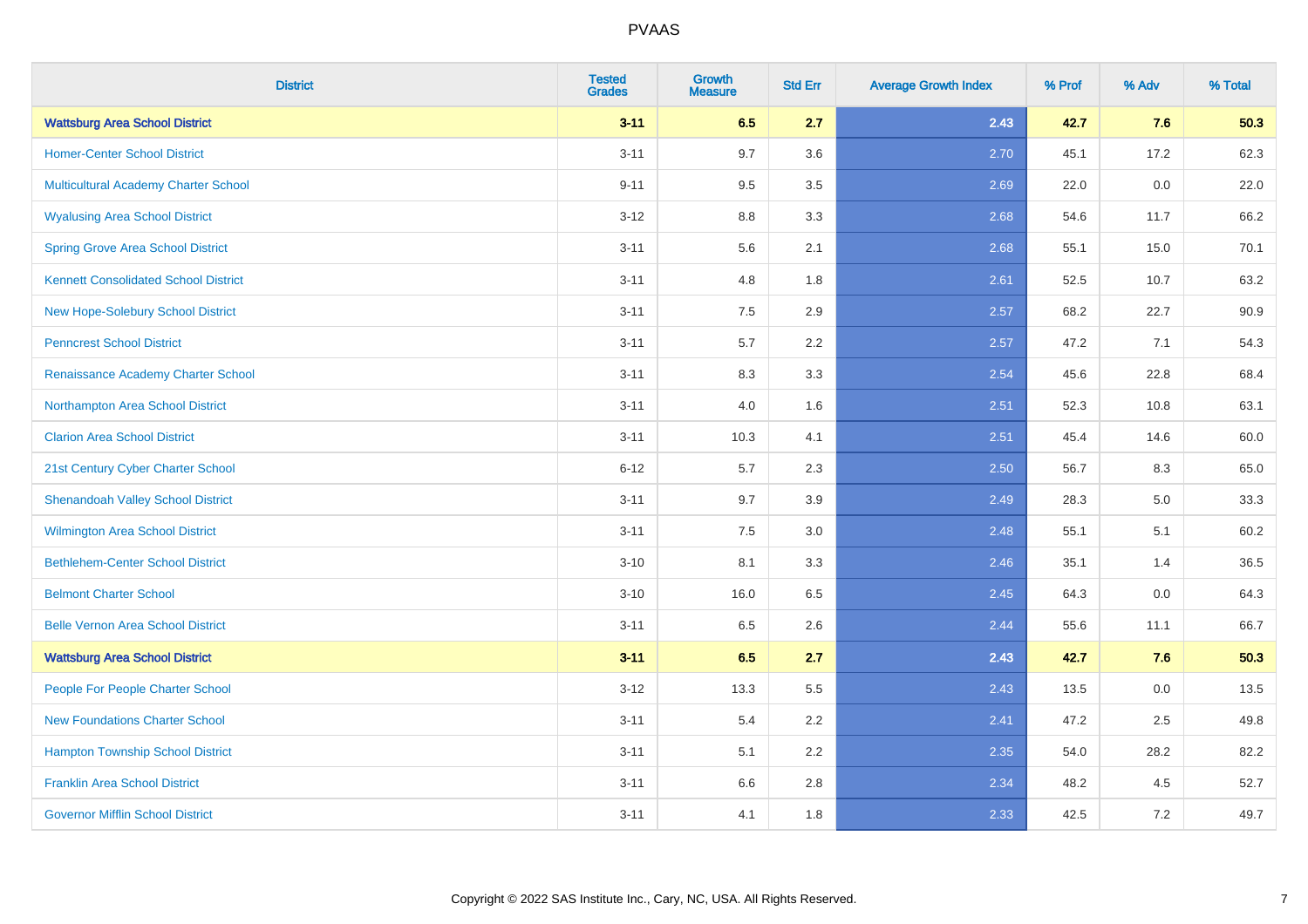| <b>District</b>                                        | <b>Tested</b><br><b>Grades</b> | <b>Growth</b><br><b>Measure</b> | <b>Std Err</b> | <b>Average Growth Index</b> | % Prof | % Adv | % Total |
|--------------------------------------------------------|--------------------------------|---------------------------------|----------------|-----------------------------|--------|-------|---------|
| <b>Wattsburg Area School District</b>                  | $3 - 11$                       | 6.5                             | 2.7            | 2.43                        | 42.7   | 7.6   | 50.3    |
| <b>Collegium Charter School</b>                        | $3 - 10$                       | 5.9                             | 2.5            | 2.33                        | 38.1   | 7.9   | 46.0    |
| <b>Richland School District</b>                        | $3 - 11$                       | 6.7                             | 2.9            | 2.33                        | 62.2   | 19.2  | 81.4    |
| <b>Brookville Area School District</b>                 | $3 - 11$                       | 6.9                             | 3.0            | 2.30                        | 55.2   | 15.6  | 70.8    |
| <b>Wilson Area School District</b>                     | $3 - 11$                       | 6.0                             | 2.6            | 2.30                        | 48.7   | 8.5   | 57.2    |
| <b>Agora Cyber Charter School</b>                      | $3 - 11$                       | 5.8                             | 2.6            | 2.28                        | 42.8   | 6.6   | 49.4    |
| <b>Carbondale Area School District</b>                 | $3 - 10$                       | 7.4                             | 3.3            | 2.25                        | 56.6   | 2.6   | 59.2    |
| <b>Carlynton School District</b>                       | $3 - 11$                       | 7.3                             | 3.3            | 2.22                        | 41.0   | 10.5  | 51.6    |
| Lincoln Leadership Academy Charter School              | $3 - 12$                       | 14.2                            | 6.4            | 2.22                        | 23.5   | 0.0   | 23.5    |
| Pennsylvania Distance Learning Charter School          | $3 - 12$                       | 9.3                             | 4.2            | 2.22                        | 42.2   | 3.1   | 45.3    |
| <b>Allegheny Valley School District</b>                | $3 - 11$                       | 8.5                             | 3.9            | 2.17                        | 53.1   | 12.2  | 65.3    |
| Pennsylvania Leadership Charter School                 | $3 - 11$                       | 4.6                             | 2.2            | 2.13                        | 55.4   | 11.2  | 66.7    |
| Community Academy Of Philadelphia Charter School       | $3 - 11$                       | 5.8                             | 2.7            | 2.12                        | 26.7   | 0.9   | 27.6    |
| <b>Muhlenberg School District</b>                      | $3 - 10$                       | 4.0                             | 1.9            | 2.10                        | 34.2   | 2.6   | 36.8    |
| <b>Eastern Lancaster County School District</b>        | $3 - 12$                       | 4.5                             | 2.2            | 2.09                        | 46.3   | 11.4  | 57.6    |
| <b>Grove City Area School District</b>                 | $3 - 12$                       | 5.1                             | 2.4            | 2.09                        | 36.4   | 16.5  | 52.8    |
| <b>South Western School District</b>                   | $3 - 12$                       | 3.9                             | 1.9            | 2.08                        | 60.2   | 8.1   | 68.3    |
| <b>Keystone Oaks School District</b>                   | $3 - 11$                       | 5.5                             | 2.6            | 2.07                        | 53.2   | 12.1  | 65.4    |
| <b>Millcreek Township School District</b>              | $3 - 11$                       | 3.1                             | 1.5            | 2.06                        | 55.6   | 14.2  | 69.7    |
| <b>Coudersport Area School District</b>                | $3 - 11$                       | 7.7                             | 3.7            | 2.06                        | 55.7   | 8.2   | 63.9    |
| Dr Robert Ketterer Charter School Inc                  | $6 - 12$                       | 10.1                            | 5.0            | 2.04                        | 14.9   | 0.4   | 15.3    |
| <b>Chester Charter Scholars Academy Charter School</b> | $3 - 12$                       | 8.4                             | 4.1            | 2.03                        | 23.4   | 0.0   | 23.4    |
| <b>Blackhawk School District</b>                       | $3 - 11$                       | 4.7                             | 2.3            | 2.01                        | 55.8   | 8.8   | 64.6    |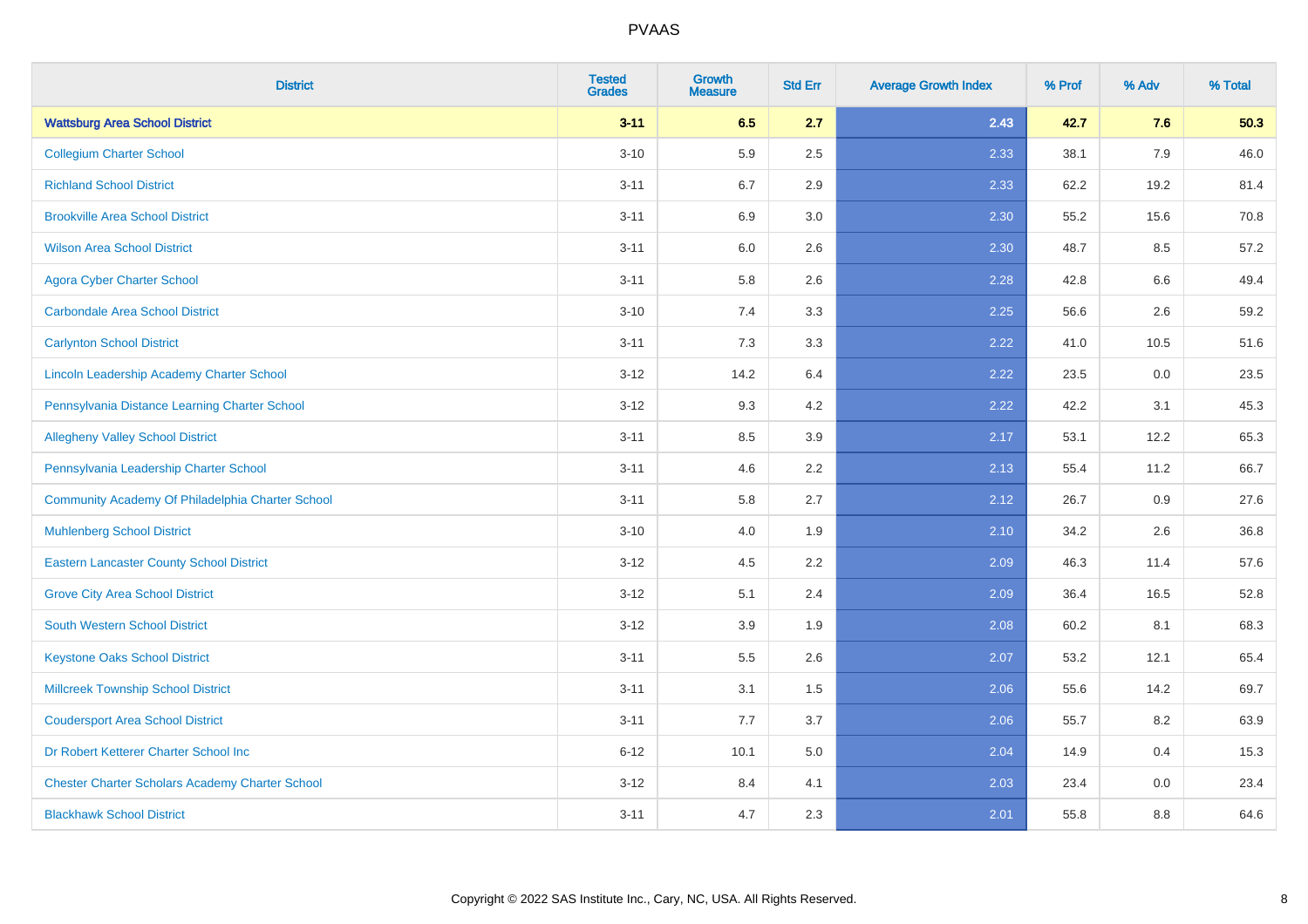| <b>District</b>                                 | <b>Tested</b><br><b>Grades</b> | <b>Growth</b><br><b>Measure</b> | <b>Std Err</b> | <b>Average Growth Index</b> | % Prof | % Adv   | % Total |
|-------------------------------------------------|--------------------------------|---------------------------------|----------------|-----------------------------|--------|---------|---------|
| <b>Wattsburg Area School District</b>           | $3 - 11$                       | 6.5                             | 2.7            | 2.43                        | 42.7   | 7.6     | 50.3    |
| Altoona Area School District                    | $3 - 12$                       | 3.3                             | 1.6            | 1.99                        | 47.7   | $8.2\,$ | 55.9    |
| <b>Central Valley School District</b>           | $3 - 10$                       | 4.8                             | 2.4            | 1.98                        | 56.9   | $9.0\,$ | 65.9    |
| <b>West Allegheny School District</b>           | $3 - 12$                       | 4.0                             | 2.1            | 1.96                        | 63.1   | 15.7    | 78.8    |
| <b>Pottsville Area School District</b>          | $3 - 12$                       | 4.4                             | 2.3            | 1.94                        | 44.8   | 5.4     | 50.2    |
| <b>Beaver Area School District</b>              | $3 - 10$                       | 4.7                             | 2.4            | 1.94                        | 57.4   | 16.8    | 74.2    |
| <b>Western Wayne School District</b>            | $3 - 11$                       | 5.6                             | 2.9            | 1.93                        | 41.3   | 17.4    | 58.7    |
| <b>Steel Valley School District</b>             | $3 - 11$                       | 6.5                             | 3.4            | 1.89                        | 50.7   | 5.6     | 56.3    |
| <b>Sharon City School District</b>              | $3 - 11$                       | 4.9                             | 2.6            | 1.87                        | 48.2   | 5.3     | 53.4    |
| <b>Uniontown Area School District</b>           | $3 - 11$                       | 6.0                             | 3.2            | 1.87                        | 62.4   | 5.9     | 68.2    |
| <b>Blacklick Valley School District</b>         | $3 - 11$                       | 8.0                             | 4.3            | 1.85                        | 34.1   | 0.0     | 34.1    |
| <b>Monessen City School District</b>            | $3 - 10$                       | 8.3                             | 4.5            | 1.85                        | 42.9   | 2.9     | 45.7    |
| <b>Hanover Public School District</b>           | $3 - 11$                       | 5.2                             | 2.8            | 1.83                        | 52.2   | 14.4    | 66.7    |
| <b>Laurel Highlands School District</b>         | $3 - 11$                       | 4.3                             | 2.4            | 1.81                        | 44.9   | 9.6     | 54.5    |
| <b>Sto-Rox School District</b>                  | $3 - 10$                       | 6.6                             | 3.7            | 1.80                        | 13.4   | 0.0     | 13.4    |
| <b>York Academy Regional Charter School</b>     | $3 - 11$                       | 9.0                             | 5.0            | 1.79                        | 55.2   | $0.0\,$ | 55.2    |
| <b>Salisbury Township School District</b>       | $3 - 11$                       | 6.3                             | 3.6            | $1.77$                      | 46.2   | 6.6     | 52.8    |
| <b>Bentworth School District</b>                | $3 - 11$                       | 5.7                             | 3.2            | 1.75                        | 44.2   | 19.5    | 63.6    |
| <b>Northgate School District</b>                | $3 - 11$                       | 6.3                             | 3.6            | 1.73                        | 53.3   | 16.7    | 70.0    |
| <b>Reach Cyber Charter School</b>               | $3 - 11$                       | 8.1                             | 4.7            | 1.72                        | 42.4   | 4.6     | 47.0    |
| <b>Oswayo Valley School District</b>            | $3 - 12$                       | 8.5                             | 5.0            | 1.68                        | 50.0   | 16.7    | 66.7    |
| <b>Central Bucks School District</b>            | $3 - 11$                       | 1.6                             | 0.9            | 1.66                        | 63.0   | 16.8    | 79.8    |
| <b>Allegheny-Clarion Valley School District</b> | $3 - 10$                       | 7.8                             | 4.7            | 1.65                        | 53.3   | 3.3     | 56.7    |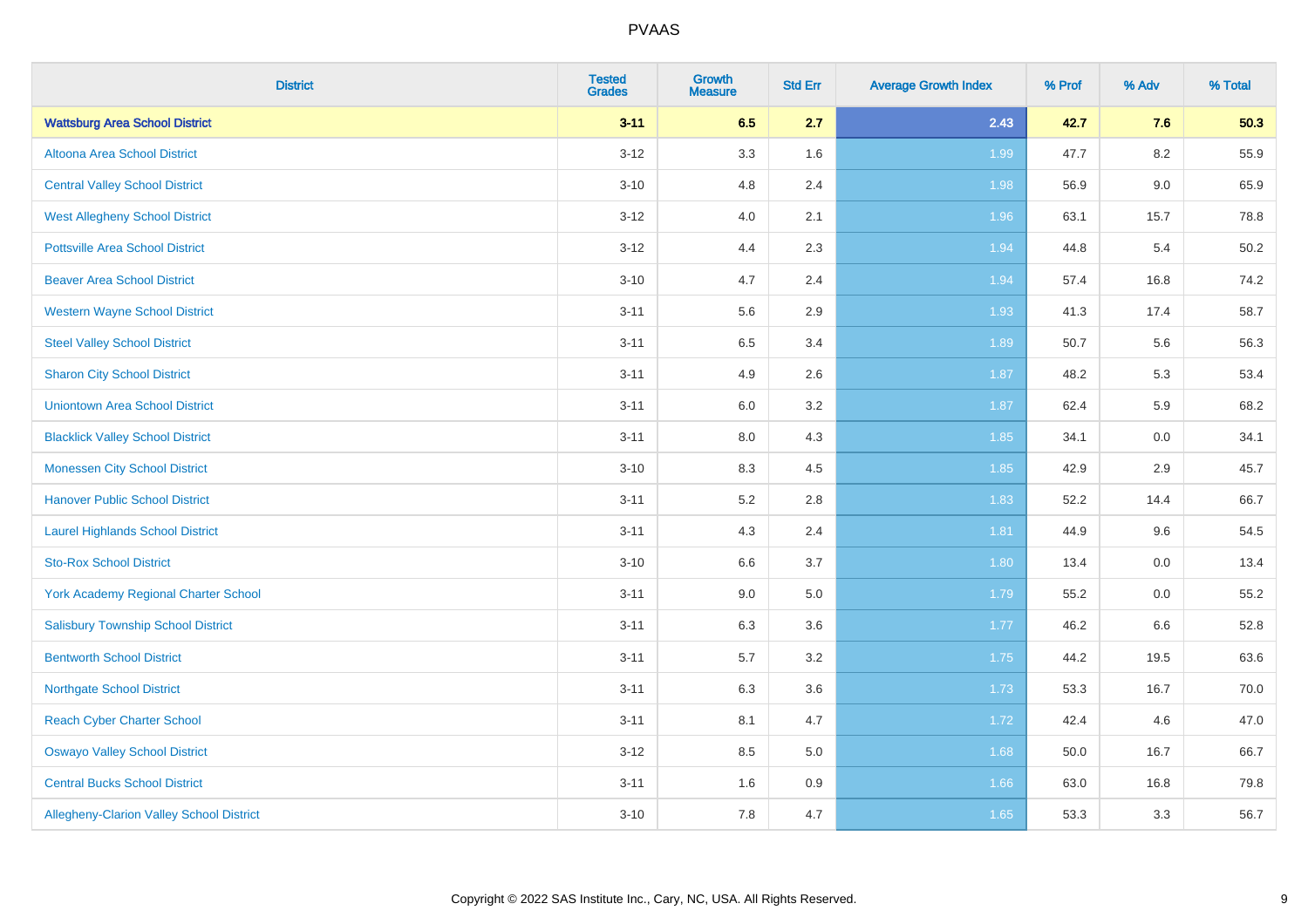| <b>District</b>                                    | <b>Tested</b><br><b>Grades</b> | <b>Growth</b><br><b>Measure</b> | <b>Std Err</b> | <b>Average Growth Index</b> | % Prof | % Adv | % Total |
|----------------------------------------------------|--------------------------------|---------------------------------|----------------|-----------------------------|--------|-------|---------|
| <b>Wattsburg Area School District</b>              | $3 - 11$                       | 6.5                             | 2.7            | 2.43                        | 42.7   | 7.6   | 50.3    |
| <b>Conrad Weiser Area School District</b>          | $3 - 11$                       | 3.6                             | $2.2\,$        | 1.63                        | 52.1   | 2.1   | 54.2    |
| <b>Millersburg Area School District</b>            | $3 - 11$                       | 6.2                             | 3.8            | 1.63                        | 51.8   | 7.4   | 59.3    |
| Esperanza Academy Charter School                   | $4 - 11$                       | 4.0                             | 2.5            | 1.61                        | 32.4   | 0.7   | 33.1    |
| <b>Hermitage School District</b>                   | $3 - 12$                       | 3.8                             | 2.4            | 1.60                        | 57.5   | 9.3   | 66.8    |
| <b>Pleasant Valley School District</b>             | $3 - 11$                       | 3.1                             | 2.0            | 1.57                        | 57.2   | 5.5   | 62.8    |
| South Butler County School District                | $3 - 10$                       | 3.9                             | 2.5            | 1.54                        | 53.1   | 16.6  | 69.7    |
| <b>Armstrong School District</b>                   | $3 - 11$                       | 2.6                             | 1.7            | 1.53                        | 51.5   | 6.1   | 57.6    |
| <b>Warrior Run School District</b>                 | $3 - 11$                       | 4.6                             | 3.0            | 1.51                        | 40.9   | 8.1   | 49.0    |
| <b>Burrell School District</b>                     | $3 - 11$                       | 4.5                             | 3.1            | 1.48                        | 58.5   | 13.8  | 72.3    |
| <b>Everett Area School District</b>                | $3 - 11$                       | 5.0                             | 3.4            | 1.47                        | 60.5   | 1.3   | 61.8    |
| <b>New Brighton Area School District</b>           | $3 - 11$                       | 4.6                             | 3.1            | 1.47                        | 60.9   | 5.8   | 66.7    |
| <b>Loyalsock Township School District</b>          | $3 - 12$                       | 4.2                             | $2.8\,$        | 1.47                        | 54.3   | 2.1   | 56.4    |
| <b>Punxsutawney Area School District</b>           | $3 - 11$                       | 4.2                             | 2.9            | 1.45                        | 55.0   | 5.5   | 60.6    |
| <b>Towanda Area School District</b>                | $3 - 11$                       | 4.0                             | 2.8            | 1.44                        | 39.4   | 6.6   | 46.0    |
| <b>Methacton School District</b>                   | $3 - 11$                       | 2.5                             | 1.7            | 1.43                        | 62.5   | 16.4  | 79.0    |
| <b>Lincoln Park Performing Arts Charter School</b> | $7 - 11$                       | 3.6                             | 2.5            | 1.42                        | 59.6   | 14.7  | 74.3    |
| <b>KIPP Dubois Charter School</b>                  | $9 - 10$                       | 4.7                             | 3.3            | 1.40                        | 31.0   | 1.4   | 32.4    |
| Capital Area School for the Arts Charter School    | $9 - 11$                       | 5.8                             | 4.1            | 1.39                        | 59.3   | 18.6  | 78.0    |
| <b>West York Area School District</b>              | $3 - 12$                       | 3.2                             | 2.3            | 1.38                        | 53.8   | 4.4   | 58.2    |
| <b>MaST Community Charter School II</b>            | $3 - 10$                       | 4.4                             | 3.2            | 1.37                        | 28.4   | 3.4   | 31.8    |
| <b>Pottsgrove School District</b>                  | $3 - 11$                       | 2.8                             | 2.0            | 1.35                        | 44.0   | 10.0  | 53.9    |
| Mastery Charter School - Shoemaker Campus          | $7 - 10$                       | 4.1                             | 3.0            | 1.34                        | 20.9   | 3.3   | 24.2    |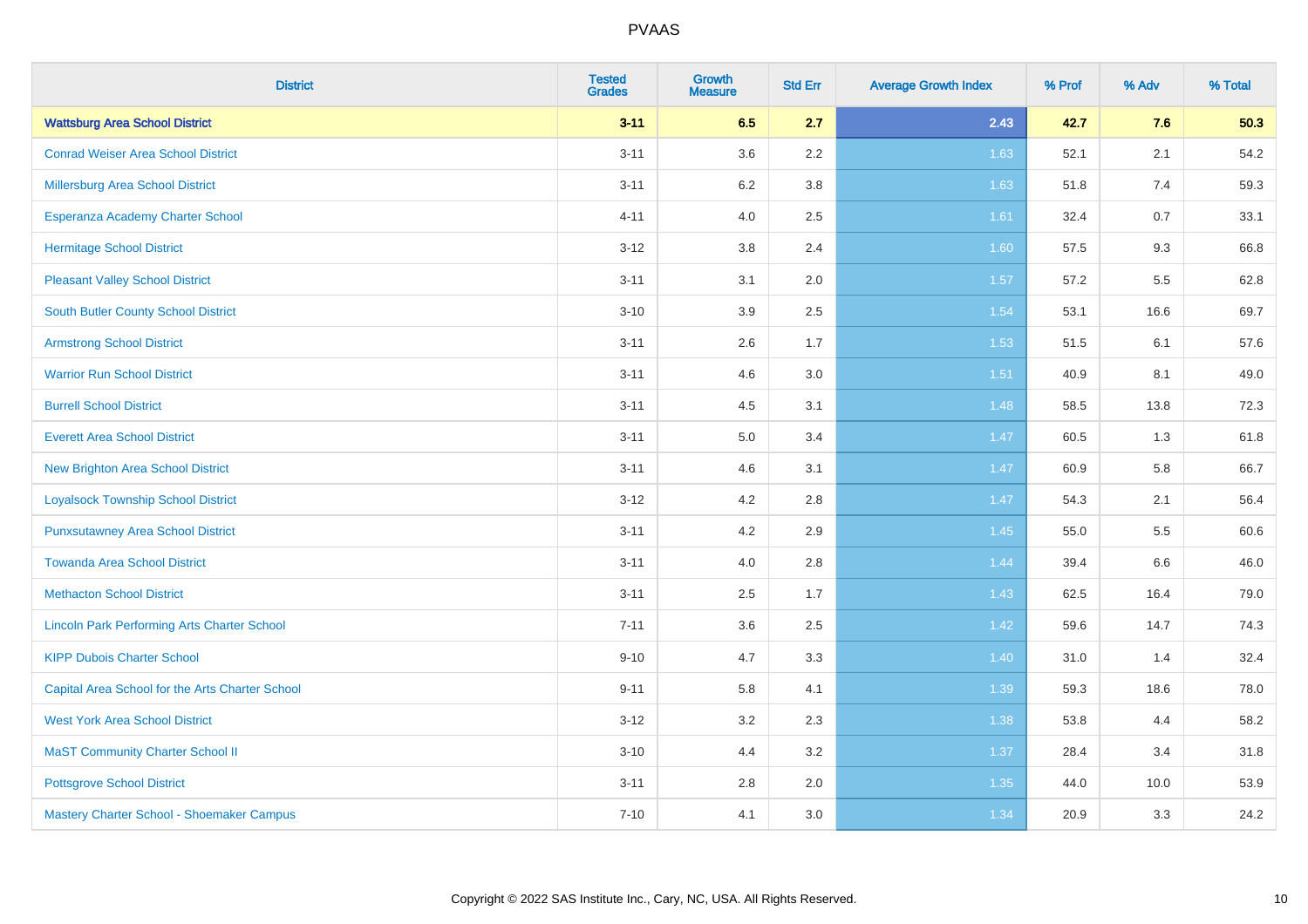| <b>District</b>                               | <b>Tested</b><br><b>Grades</b> | <b>Growth</b><br><b>Measure</b> | <b>Std Err</b> | <b>Average Growth Index</b> | % Prof | % Adv | % Total |
|-----------------------------------------------|--------------------------------|---------------------------------|----------------|-----------------------------|--------|-------|---------|
| <b>Wattsburg Area School District</b>         | $3 - 11$                       | 6.5                             | 2.7            | 2.43                        | 42.7   | 7.6   | 50.3    |
| <b>Ligonier Valley School District</b>        | $3 - 11$                       | $4.2\,$                         | 3.1            | 1.34                        | 59.1   | 10.3  | 69.5    |
| <b>Spring Cove School District</b>            | $3 - 11$                       | 3.4                             | 2.5            | 1.33                        | 47.8   | 12.7  | 60.4    |
| <b>Fairview School District</b>               | $3 - 11$                       | 3.4                             | 2.6            | 1.32                        | 57.2   | 17.6  | 74.8    |
| <b>Donegal School District</b>                | $3 - 12$                       | 3.1                             | 2.4            | 1.29                        | 60.6   | 9.1   | 69.7    |
| <b>Line Mountain School District</b>          | $3 - 11$                       | 4.1                             | 3.2            | 1.27                        | 52.9   | 9.2   | 62.1    |
| <b>Woodland Hills School District</b>         | $3 - 12$                       | 3.2                             | 2.6            | 1.22                        | 31.4   | 3.6   | 35.0    |
| <b>Halifax Area School District</b>           | $3 - 11$                       | 4.7                             | 3.9            | 1.22                        | 61.5   | 9.6   | 71.2    |
| <b>Port Allegany School District</b>          | $3 - 11$                       | 4.4                             | 3.6            | 1.21                        | 28.1   | 9.4   | 37.5    |
| <b>Shanksville-Stonycreek School District</b> | $3 - 10$                       | 7.0                             | 5.9            | 1.20                        | 64.7   | 17.6  | 82.4    |
| <b>Central Cambria School District</b>        | $3 - 11$                       | 3.0                             | 2.5            | 1.17                        | 56.2   | 9.7   | 66.0    |
| Esperanza Cyber Charter School                | $3 - 11$                       | 7.1                             | 6.1            | 1.16                        | 9.1    | 0.0   | 9.1     |
| <b>Tidioute Community Charter School</b>      | $3 - 11$                       | 5.7                             | 5.1            | 1.11                        | 34.4   | 21.9  | 56.2    |
| Morrisville Borough School District           | $3 - 11$                       | 4.8                             | 4.3            | $1.10$                      | 30.2   | 2.3   | 32.6    |
| <b>Leechburg Area School District</b>         | $3 - 11$                       | 4.4                             | 4.0            | 1.09                        | 47.8   | 19.6  | 67.4    |
| Meyersdale Area School District               | $3 - 11$                       | 4.2                             | 4.0            | 1.07                        | 43.1   | 6.9   | 50.0    |
| <b>General Mclane School District</b>         | $3 - 11$                       | 3.1                             | 2.9            | 1.07                        | 62.3   | 4.9   | 67.2    |
| <b>Williamsport Area School District</b>      | $3 - 11$                       | 1.9                             | 1.8            | 1.04                        | 44.1   | 12.8  | 56.9    |
| <b>Franklin Regional School District</b>      | $3 - 11$                       | 2.0                             | 1.9            | 1.02                        | 66.7   | 15.5  | 82.1    |
| <b>Manheim Central School District</b>        | $3 - 11$                       | 2.1                             | 2.1            | $1.01$                      | 53.2   | 11.6  | 64.8    |
| <b>Tunkhannock Area School District</b>       | $3 - 11$                       | 2.3                             | 2.2            | 1.01                        | 44.9   | 9.6   | 54.6    |
| Mastery Charter School - Pickett Campus       | $6 - 10$                       | 5.6                             | 5.7            | 1.00                        | 27.8   | 0.0   | 27.8    |
| Lehigh Career & Technical Institute           | $10 - 12$                      | 5.6                             | 5.6            | 0.99                        | 78.3   | 0.0   | 78.3    |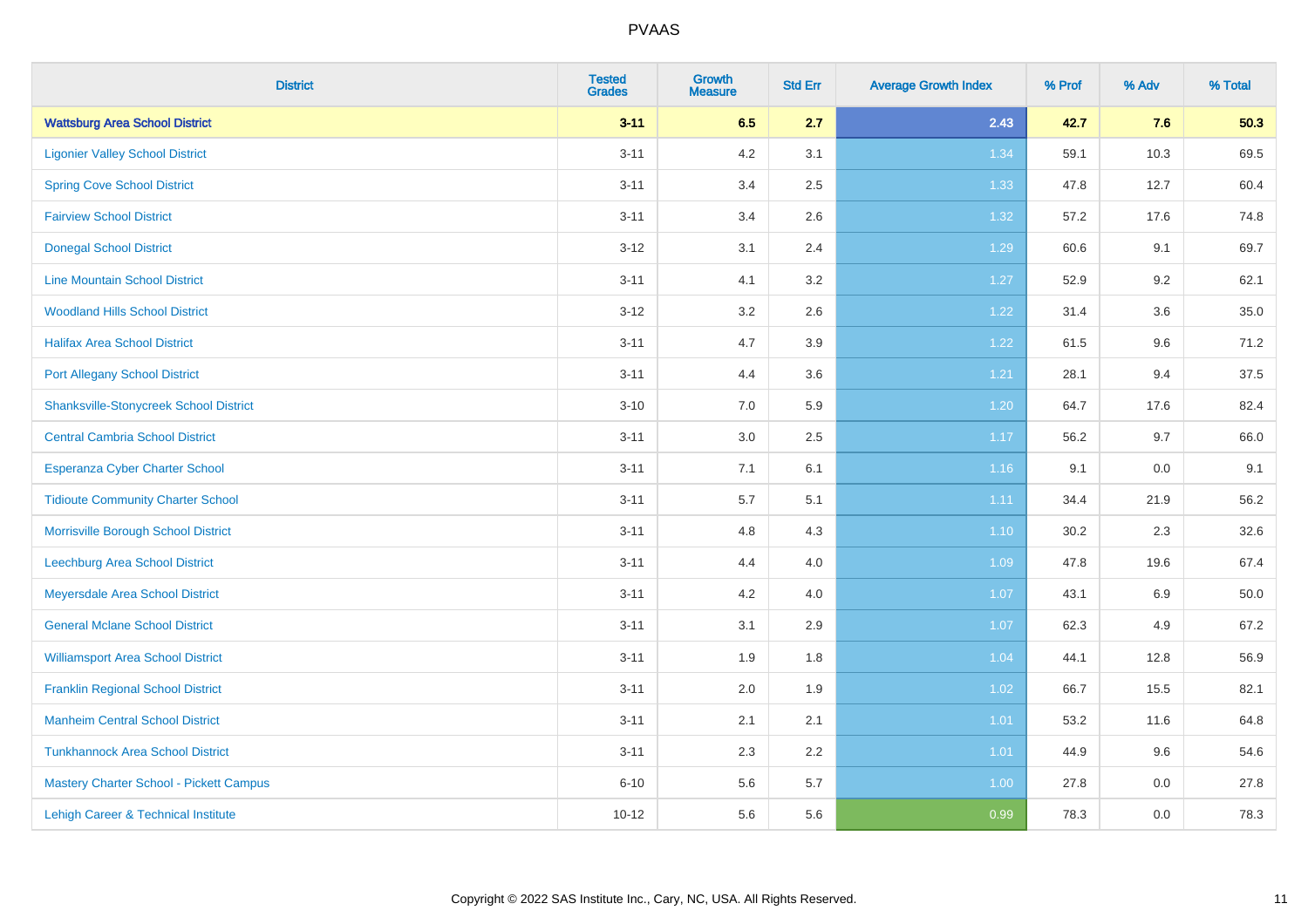| <b>District</b>                              | <b>Tested</b><br><b>Grades</b> | <b>Growth</b><br><b>Measure</b> | <b>Std Err</b> | <b>Average Growth Index</b> | % Prof | % Adv   | % Total |
|----------------------------------------------|--------------------------------|---------------------------------|----------------|-----------------------------|--------|---------|---------|
| <b>Wattsburg Area School District</b>        | $3 - 11$                       | 6.5                             | 2.7            | 2.43                        | 42.7   | 7.6     | 50.3    |
| <b>Bensalem Township School District</b>     | $3 - 11$                       | 1.6                             | 1.6            | 0.98                        | 38.8   | $8.3\,$ | 47.1    |
| <b>Hopewell Area School District</b>         | $3 - 11$                       | 2.6                             | 2.7            | 0.97                        | 58.4   | 4.0     | 62.4    |
| <b>Berlin Brothersvalley School District</b> | $3 - 11$                       | 4.0                             | 4.2            | 0.96                        | 48.8   | 14.0    | 62.8    |
| <b>Clairton City School District</b>         | $3 - 11$                       | 3.5                             | 3.7            | 0.95                        | 13.4   | 0.0     | 13.4    |
| Lower Moreland Township School District      | $3 - 11$                       | 2.0                             | 2.2            | 0.95                        | 62.8   | 17.0    | 79.8    |
| <b>Baldwin-Whitehall School District</b>     | $3 - 11$                       | 1.8                             | 1.9            | 0.94                        | 58.6   | 8.6     | 67.1    |
| <b>Keystone School District</b>              | $3 - 11$                       | 3.1                             | 3.3            | 0.94                        | 50.6   | 6.5     | 57.1    |
| <b>Bedford Area School District</b>          | $3 - 11$                       | 2.5                             | 2.6            | 0.93                        | 48.5   | 10.0    | 58.5    |
| Northwestern Lehigh School District          | $3 - 11$                       | 2.2                             | 2.3            | 0.93                        | 53.3   | 9.7     | 63.0    |
| West Jefferson Hills School District         | $3 - 11$                       | 1.8                             | 2.1            | 0.88                        | 55.7   | 20.8    | 76.4    |
| South Fayette Township School District       | $3 - 11$                       | 1.7                             | 2.0            | 0.88                        | 61.0   | 26.5    | 87.6    |
| <b>North Clarion County School District</b>  | $3-12$                         | 3.7                             | 4.3            | 0.85                        | 67.5   | 15.0    | 82.5    |
| <b>Marple Newtown School District</b>        | $3 - 11$                       | 2.0                             | 2.4            | 0.81                        | 57.6   | 12.8    | 70.4    |
| <b>Mcguffey School District</b>              | $3 - 11$                       | 2.1                             | 2.6            | 0.81                        | 57.7   | 3.1     | 60.8    |
| Camp Hill School District                    | $3-12$                         | 2.3                             | 3.0            | 0.78                        | 53.6   | 17.5    | 71.1    |
| Urban Pathways 6-12 Charter School           | $6 - 11$                       | 4.8                             | 6.4            | 0.75                        | 28.6   | 0.0     | 28.6    |
| Southeastern Greene School District          | $3 - 10$                       | 3.3                             | 4.6            | 0.72                        | 57.6   | 6.1     | 63.6    |
| <b>Harmony Area School District</b>          | $3 - 10$                       | 4.5                             | 6.3            | 0.72                        | 33.3   | 13.3    | 46.7    |
| <b>Athens Area School District</b>           | $3 - 11$                       | 1.6                             | 2.5            | 0.64                        | 46.9   | 7.6     | 54.5    |
| <b>United School District</b>                | $3 - 11$                       | 2.1                             | 3.4            | 0.63                        | 60.3   | 6.6     | 66.9    |
| <b>Laurel School District</b>                | $3 - 11$                       | 1.8                             | 3.1            | 0.59                        | 70.1   | 2.3     | 72.4    |
| <b>Commodore Perry School District</b>       | $3 - 11$                       | 3.2                             | 5.5            | 0.58                        | 58.3   | 0.0     | 58.3    |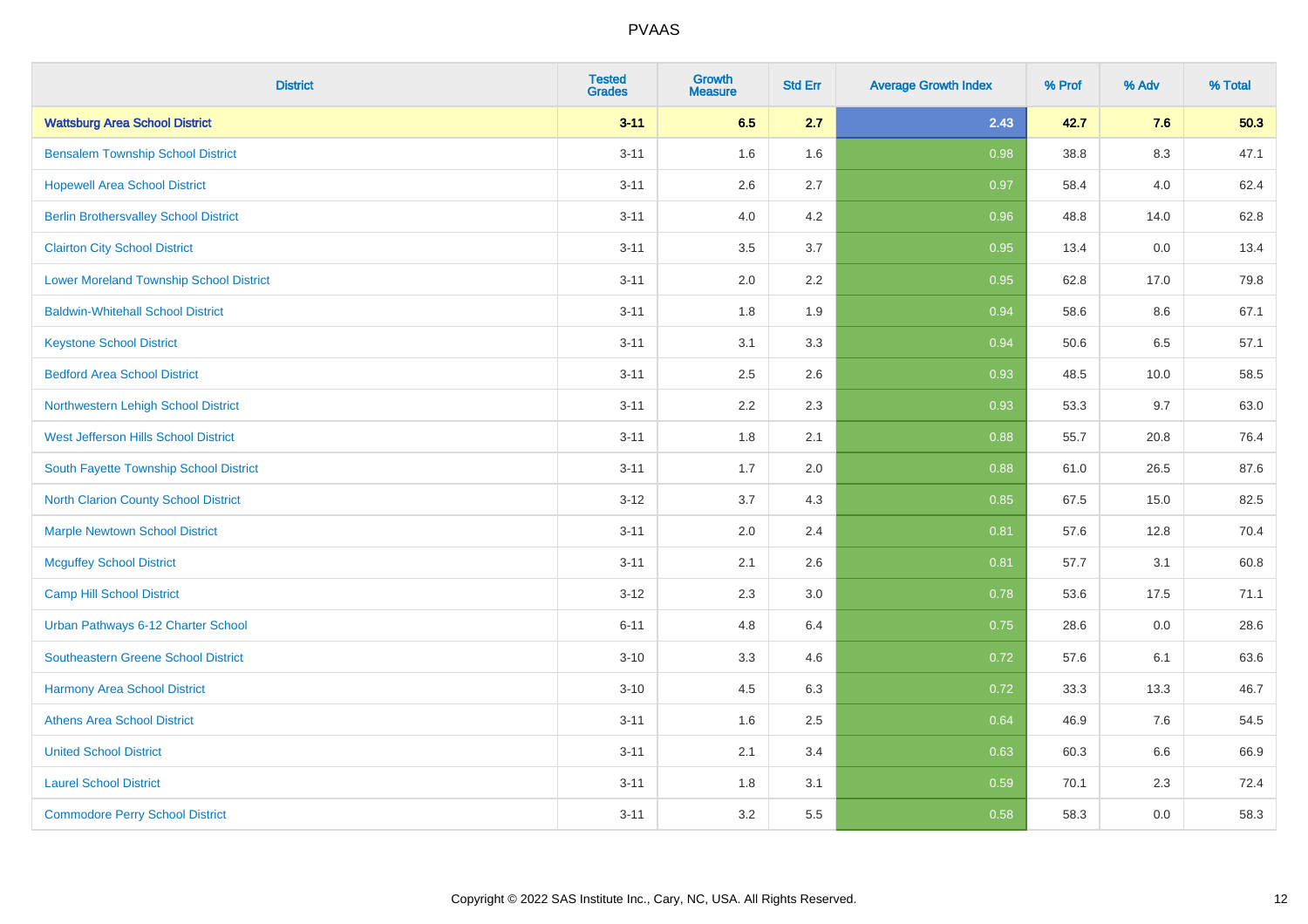| <b>District</b>                               | <b>Tested</b><br><b>Grades</b> | <b>Growth</b><br><b>Measure</b> | <b>Std Err</b> | <b>Average Growth Index</b> | % Prof | % Adv | % Total |
|-----------------------------------------------|--------------------------------|---------------------------------|----------------|-----------------------------|--------|-------|---------|
| <b>Wattsburg Area School District</b>         | $3 - 11$                       | 6.5                             | 2.7            | 2.43                        | 42.7   | 7.6   | 50.3    |
| <b>Forbes Road School District</b>            | $3 - 11$                       | $2.8\,$                         | 5.1            | 0.56                        | 41.4   | 10.3  | 51.7    |
| <b>Schuylkill Valley School District</b>      | $3 - 11$                       | 1.4                             | 2.5            | 0.56                        | 55.1   | 10.2  | 65.3    |
| <b>Union School District</b>                  | $3 - 12$                       | 2.3                             | 4.2            | 0.54                        | 32.6   | 7.0   | 39.5    |
| <b>Radnor Township School District</b>        | $3 - 12$                       | 1.0                             | 2.1            | 0.50                        | 65.0   | 23.2  | 88.2    |
| <b>Hanover Area School District</b>           | $3 - 11$                       | 2.2                             | 4.6            | 0.48                        | 42.9   | 5.7   | 48.6    |
| <b>Purchase Line School District</b>          | $3 - 12$                       | 1.7                             | 3.5            | 0.47                        | 43.1   | 5.4   | 48.5    |
| <b>Upper Adams School District</b>            | $3 - 11$                       | 1.3                             | 2.9            | 0.47                        | 55.2   | 8.6   | 63.8    |
| Roberto Clemente Charter School               | $3 - 12$                       | 2.2                             | 4.9            | 0.45                        | 27.5   | 5.0   | 32.5    |
| <b>Union Area School District</b>             | $3 - 11$                       | 1.9                             | 4.3            | 0.44                        | 61.5   | 0.0   | 61.5    |
| Mastery Charter High School-Lenfest Campus    | $7 - 11$                       | 2.5                             | 5.7            | 0.43                        | 40.0   | 0.0   | 40.0    |
| <b>Galeton Area School District</b>           | $3 - 11$                       | 2.2                             | 5.3            | 0.42                        | 41.3   | 4.4   | 45.6    |
| <b>Newport School District</b>                | $3 - 12$                       | 1.4                             | 3.5            | 0.41                        | 51.5   | 10.3  | 61.8    |
| <b>Tussey Mountain School District</b>        | $3 - 12$                       | 1.5                             | 3.7            | 0.40                        | 38.6   | 1.8   | 40.4    |
| South Eastern School District                 | $3 - 11$                       | 0.9                             | 2.4            | 0.39                        | 54.8   | 6.6   | 61.4    |
| <b>Gateway School District</b>                | $3 - 11$                       | 0.8                             | 2.2            | 0.38                        | 52.1   | 13.8  | 65.9    |
| <b>Wallingford-Swarthmore School District</b> | $3 - 10$                       | 0.9                             | 2.4            | 0.38                        | 64.4   | 22.7  | 87.1    |
| <b>Lakeland School District</b>               | $3 - 11$                       | 1.1                             | 2.8            | 0.38                        | 48.6   | 3.7   | 52.3    |
| <b>Lower Dauphin School District</b>          | $3 - 11$                       | 0.6                             | 1.9            | 0.33                        | 49.2   | 12.6  | 61.8    |
| <b>Wyomissing Area School District</b>        | $3 - 12$                       | $0.8\,$                         | 2.6            | 0.33                        | 55.7   | 17.6  | 73.3    |
| <b>Mastery Charter School - Thomas Campus</b> | $3 - 10$                       | 2.1                             | 6.2            | 0.33                        | 28.6   | 0.0   | 28.6    |
| Lehigh Valley Academy Regional Charter School | $3 - 11$                       | 0.7                             | 2.3            | 0.32                        | 46.3   | 5.0   | 51.4    |
| <b>Greater Latrobe School District</b>        | $3 - 11$                       | 0.6                             | 1.9            | 0.31                        | 55.5   | 14.1  | 69.5    |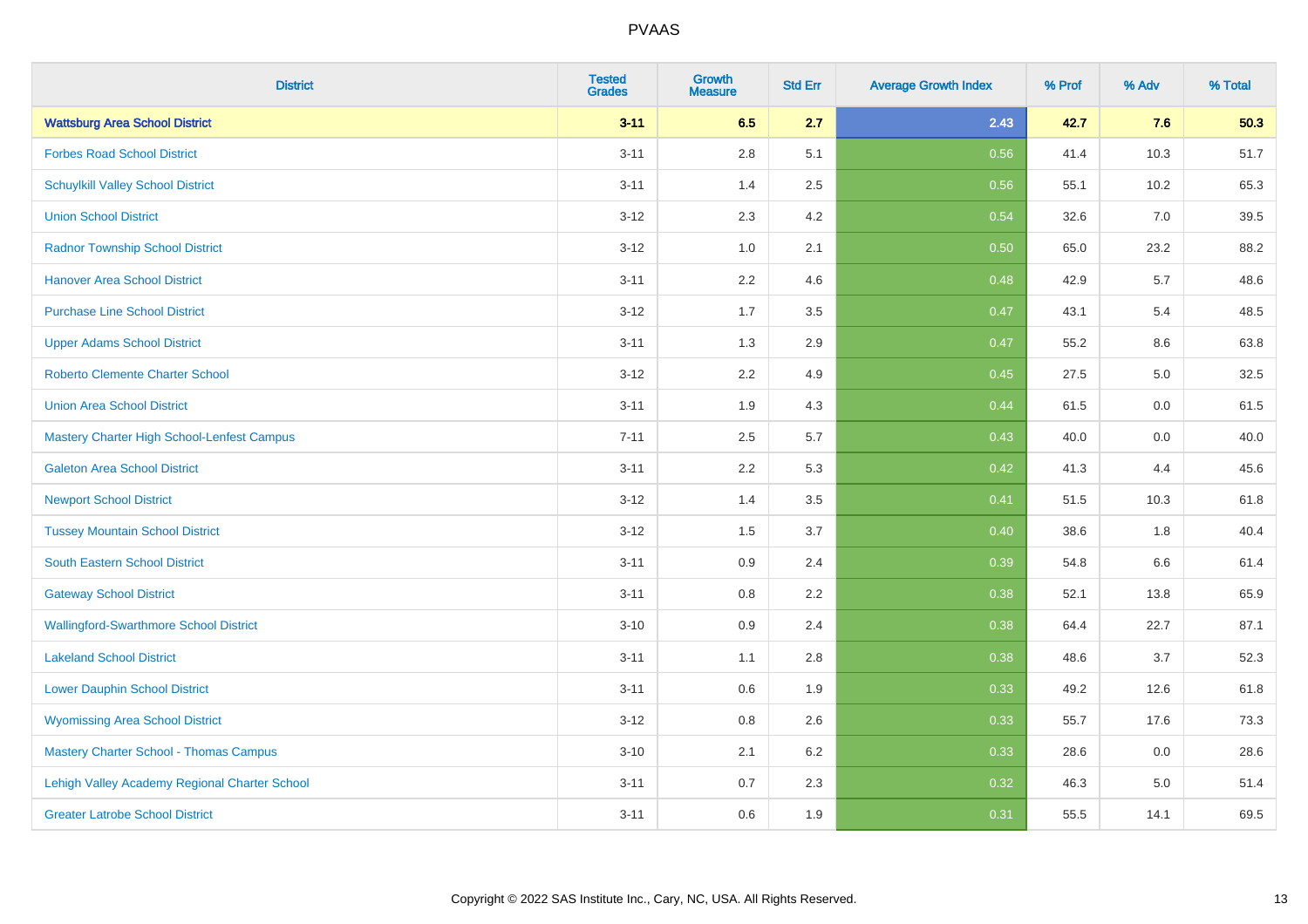| <b>District</b>                          | <b>Tested</b><br><b>Grades</b> | <b>Growth</b><br><b>Measure</b> | <b>Std Err</b> | <b>Average Growth Index</b> | % Prof | % Adv   | % Total |
|------------------------------------------|--------------------------------|---------------------------------|----------------|-----------------------------|--------|---------|---------|
| <b>Wattsburg Area School District</b>    | $3 - 11$                       | 6.5                             | 2.7            | 2.43                        | 42.7   | 7.6     | 50.3    |
| <b>Greenville Area School District</b>   | $3 - 11$                       | 0.7                             | 2.9            | 0.26                        | 53.4   | 6.9     | 60.3    |
| <b>Bloomsburg Area School District</b>   | $3 - 10$                       | 0.7                             | 3.0            | 0.23                        | 55.9   | 11.8    | 67.6    |
| <b>Jersey Shore Area School District</b> | $3 - 11$                       | 0.5                             | 2.6            | 0.21                        | 47.1   | 9.2     | 56.2    |
| <b>Reynolds School District</b>          | $3 - 10$                       | 0.5                             | 3.4            | 0.16                        | 52.1   | 7.0     | 59.2    |
| <b>Brockway Area School District</b>     | $3 - 11$                       | 0.6                             | 3.6            | 0.16                        | 49.2   | 7.7     | 56.9    |
| Northern Lebanon School District         | $3 - 11$                       | 0.4                             | 2.5            | 0.15                        | 28.0   | 3.0     | 31.0    |
| <b>Danville Area School District</b>     | $3 - 11$                       | 0.4                             | 2.6            | 0.15                        | 57.4   | 18.4    | 75.7    |
| <b>Smethport Area School District</b>    | $3 - 12$                       | 0.6                             | 3.9            | 0.15                        | 37.0   | 1.8     | 38.9    |
| Insight PA Cyber Charter School          | $3 - 11$                       | 0.7                             | 5.7            | 0.12                        | 50.0   | 4.8     | 54.8    |
| <b>Hempfield School District</b>         | $3 - 11$                       | 0.1                             | 1.4            | 0.08                        | 58.2   | 9.9     | 68.2    |
| <b>West Branch Area School District</b>  | $3 - 11$                       | 0.2                             | 3.8            | 0.05                        | 47.2   | 1.9     | 49.1    |
| East Stroudsburg Area School District    | $3 - 11$                       | 0.1                             | 1.6            | 0.05                        | 45.8   | $7.8\,$ | 53.6    |
| <b>Wilkes-Barre Area School District</b> | $3 - 11$                       | 0.1                             | 3.2            | 0.02                        | 35.5   | 5.4     | 40.9    |
| <b>Susquenita School District</b>        | $3 - 11$                       | $-0.1$                          | 2.8            | $-0.01$                     | 47.7   | 10.1    | 57.8    |
| <b>Penn Cambria School District</b>      | $3 - 11$                       | $-0.0$                          | 2.7            | $-0.01$                     | 61.5   | 7.7     | 69.2    |
| <b>Kutztown Area School District</b>     | $3 - 12$                       | $-0.2$                          | 3.2            | $-0.05$                     | 55.4   | 13.3    | 68.7    |
| <b>Avella Area School District</b>       | $3 - 12$                       | $-0.3$                          | 4.7            | $-0.05$                     | 49.3   | 14.5    | 63.8    |
| <b>Mercer Area School District</b>       | $3 - 11$                       | $-0.2$                          | 3.3            | $-0.06$                     | 56.0   | 8.0     | 64.0    |
| <b>Warren County School District</b>     | $3 - 11$                       | $-0.1$                          | 1.8            | $-0.06$                     | 37.2   | 5.3     | 42.6    |
| <b>Chester-Upland School District</b>    | $3 - 11$                       | $-0.3$                          | 2.7            | $-0.09$                     | 13.8   | 0.8     | 14.6    |
| New Kensington-Arnold School District    | $3 - 11$                       | $-0.4$                          | 3.8            | $-0.10$                     | 40.7   | 3.7     | 44.4    |
| <b>Blue Ridge School District</b>        | $3 - 11$                       | $-0.5$                          | 3.6            | $-0.12$                     | 44.6   | 3.1     | 47.7    |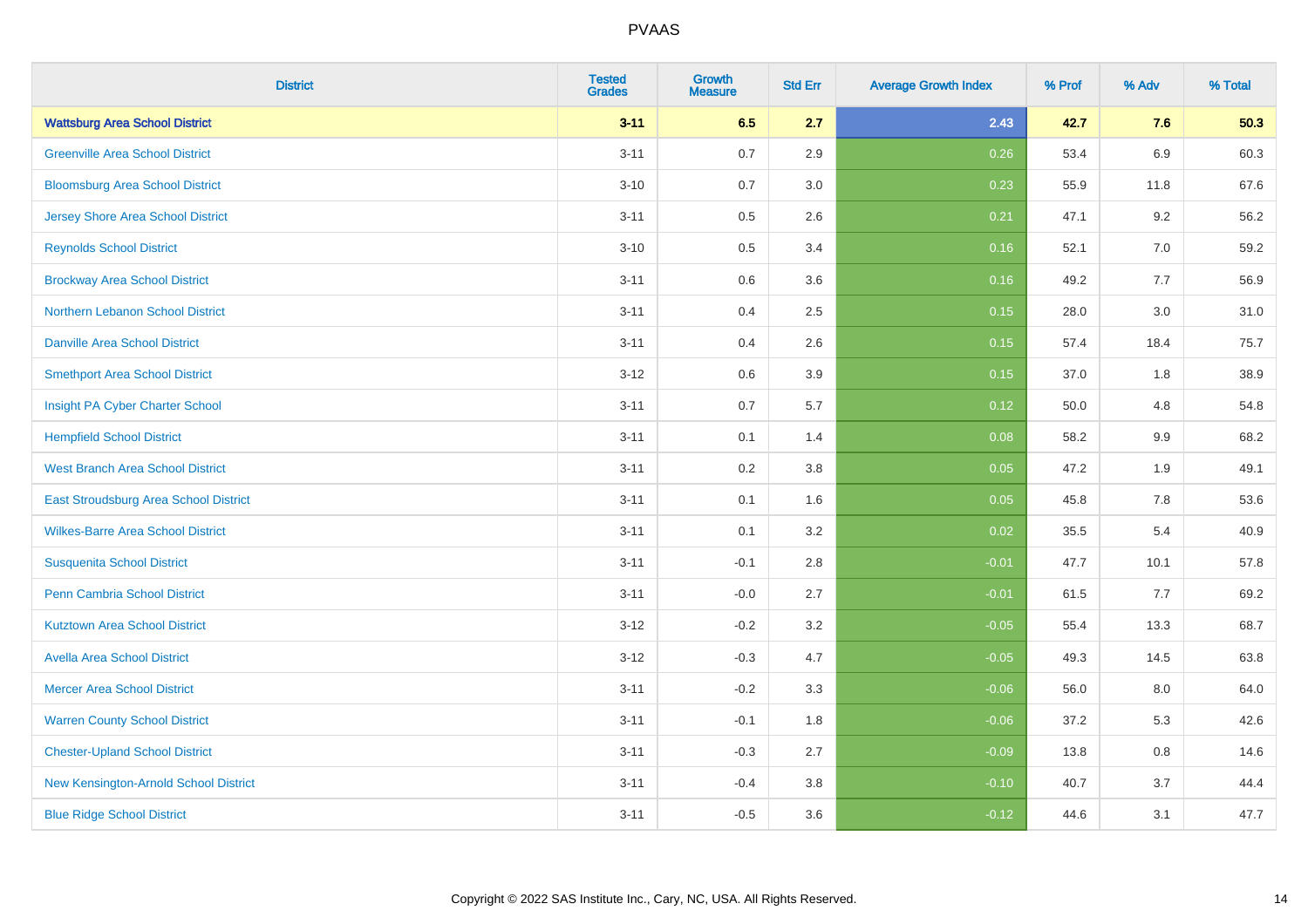| <b>District</b>                                    | <b>Tested</b><br><b>Grades</b> | <b>Growth</b><br><b>Measure</b> | <b>Std Err</b> | <b>Average Growth Index</b> | % Prof | % Adv   | % Total |
|----------------------------------------------------|--------------------------------|---------------------------------|----------------|-----------------------------|--------|---------|---------|
| <b>Wattsburg Area School District</b>              | $3 - 11$                       | 6.5                             | 2.7            | 2.43                        | 42.7   | 7.6     | 50.3    |
| <b>Central Fulton School District</b>              | $3 - 11$                       | $-0.5$                          | 3.5            | $-0.14$                     | 51.4   | $8.6\,$ | 60.0    |
| <b>Otto-Eldred School District</b>                 | $3 - 11$                       | $-0.7$                          | 4.2            | $-0.15$                     | 56.2   | 6.2     | 62.5    |
| <b>Oley Valley School District</b>                 | $3 - 11$                       | $-0.4$                          | 2.8            | $-0.15$                     | 43.1   | 12.9    | 56.0    |
| Philadelphia Electrical & Tech Charter High School | $10 - 10$                      | $-0.5$                          | 2.9            | $-0.15$                     | 8.8    | 0.0     | 8.8     |
| <b>Bellefonte Area School District</b>             | $3 - 11$                       | $-0.4$                          | 2.2            | $-0.17$                     | 47.6   | 10.6    | 58.2    |
| Southern Lehigh School District                    | $3 - 11$                       | $-0.4$                          | 2.3            | $-0.17$                     | 66.1   | 11.9    | 78.0    |
| <b>Crestwood School District</b>                   | $3 - 11$                       | $-0.4$                          | 2.4            | $-0.17$                     | 57.4   | 17.0    | 74.4    |
| <b>Achievement House Charter School</b>            | $7 - 11$                       | $-0.7$                          | 4.0            | $-0.17$                     | 32.5   | 2.6     | 35.1    |
| <b>Millville Area School District</b>              | $3 - 12$                       | $-0.9$                          | 4.7            | $-0.18$                     | 51.4   | 5.4     | 56.8    |
| <b>Mount Carmel Area School District</b>           | $3 - 11$                       | $-0.6$                          | 3.1            | $-0.18$                     | 45.3   | 2.1     | 47.4    |
| <b>Westinghouse Arts Academy Charter School</b>    | $9 - 10$                       | $-0.7$                          | 3.6            | $-0.19$                     | 59.2   | 8.4     | 67.6    |
| <b>Panther Valley School District</b>              | $3-12$                         | $-0.6$                          | 3.3            | $-0.19$                     | 47.9   | 4.3     | 52.1    |
| <b>Harrisburg City School District</b>             | $3 - 11$                       | $-0.4$                          | 2.1            | $-0.19$                     | 15.1   | 0.4     | 15.5    |
| <b>Girard School District</b>                      | $3 - 11$                       | $-0.6$                          | 2.7            | $-0.22$                     | 53.9   | 15.6    | 69.6    |
| <b>Lakeview School District</b>                    | $3 - 11$                       | $-0.9$                          | 3.7            | $-0.24$                     | 60.3   | 3.2     | 63.5    |
| <b>Glendale School District</b>                    | $3 - 10$                       | $-0.9$                          | 3.7            | $-0.24$                     | 50.0   | 5.4     | 55.4    |
| <b>Penn Manor School District</b>                  | $3 - 11$                       | $-0.4$                          | 1.6            | $-0.25$                     | 51.9   | 12.6    | 64.5    |
| <b>Tuscarora School District</b>                   | $3 - 11$                       | $-0.6$                          | 2.3            | $-0.27$                     | 45.1   | 8.1     | 53.2    |
| <b>Cornell School District</b>                     | $3 - 11$                       | $-1.6$                          | 5.0            | $-0.32$                     | 33.8   | 1.5     | 35.4    |
| <b>Albert Gallatin Area School District</b>        | $3 - 11$                       | $-0.8$                          | 2.4            | $-0.32$                     | 54.5   | 10.0    | 64.6    |
| Hope For Hyndman Charter School                    | $3 - 11$                       | $-2.0$                          | 6.1            | $-0.32$                     | 33.3   | 0.0     | 33.3    |
| <b>Palmerton Area School District</b>              | $3 - 11$                       | $-1.2$                          | 3.0            | $-0.39$                     | 57.4   | 5.0     | 62.4    |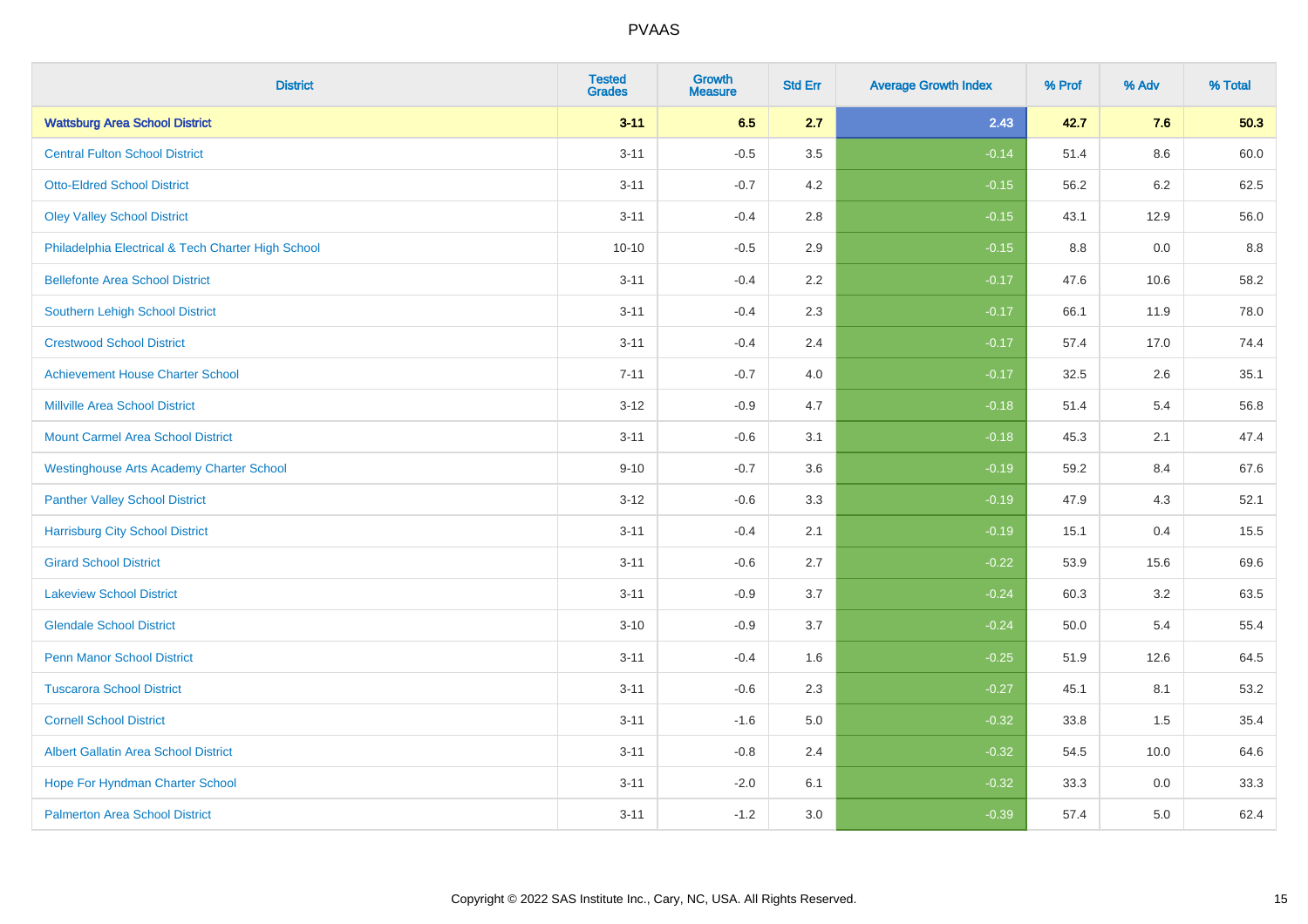| <b>District</b>                                         | <b>Tested</b><br><b>Grades</b> | <b>Growth</b><br><b>Measure</b> | <b>Std Err</b> | <b>Average Growth Index</b> | % Prof | % Adv   | % Total |
|---------------------------------------------------------|--------------------------------|---------------------------------|----------------|-----------------------------|--------|---------|---------|
| <b>Wattsburg Area School District</b>                   | $3 - 11$                       | 6.5                             | 2.7            | 2.43                        | 42.7   | 7.6     | 50.3    |
| <b>Bellwood-Antis School District</b>                   | $3 - 10$                       | $-1.2$                          | 3.2            | $-0.39$                     | 55.1   | 10.1    | 65.2    |
| <b>Sharpsville Area School District</b>                 | $3 - 11$                       | $-1.4$                          | 3.5            | $-0.40$                     | 55.2   | 13.4    | 68.7    |
| <b>North Schuylkill School District</b>                 | $3 - 11$                       | $-1.0$                          | 2.4            | $-0.42$                     | 41.8   | 5.1     | 46.8    |
| <b>Bangor Area School District</b>                      | $3 - 12$                       | $-0.9$                          | 2.0            | $-0.43$                     | 44.3   | 4.7     | 49.0    |
| <b>Shaler Area School District</b>                      | $3 - 11$                       | $-0.8$                          | 1.9            | $-0.43$                     | 49.1   | 9.6     | 58.7    |
| <b>Conewago Valley School District</b>                  | $3 - 12$                       | $-0.9$                          | 2.0            | $-0.45$                     | 51.7   | 9.6     | 61.3    |
| <b>Elizabethtown Area School District</b>               | $3 - 12$                       | $-0.9$                          | 1.9            | $-0.47$                     | 50.0   | 11.2    | 61.2    |
| Center For Student Learning Charter School At Pennsbury | $6 - 12$                       | $-2.9$                          | 6.1            | $-0.47$                     | 42.9   | 0.0     | 42.9    |
| South Side Area School District                         | $3 - 11$                       | $-1.6$                          | 3.3            | $-0.48$                     | 50.0   | 6.8     | 56.8    |
| <b>Wyoming Area School District</b>                     | $3 - 10$                       | $-1.3$                          | 2.6            | $-0.50$                     | 53.8   | 10.8    | 64.6    |
| <b>Canon-Mcmillan School District</b>                   | $3 - 11$                       | $-0.8$                          | 1.6            | $-0.50$                     | 58.7   | 15.9    | 74.6    |
| <b>Central Greene School District</b>                   | $3 - 11$                       | $-1.6$                          | 2.8            | $-0.55$                     | 54.2   | 2.8     | 57.0    |
| <b>Mid Valley School District</b>                       | $3 - 10$                       | $-1.7$                          | 3.0            | $-0.55$                     | 45.1   | 7.8     | 52.9    |
| <b>Manheim Township School District</b>                 | $3 - 12$                       | $-0.9$                          | 1.6            | $-0.58$                     | 53.2   | 15.5    | 68.7    |
| <b>Clarion-Limestone Area School District</b>           | $3 - 12$                       | $-2.5$                          | 4.1            | $-0.60$                     | 56.8   | $6.8\,$ | 63.6    |
| <b>Burgettstown Area School District</b>                | $3 - 11$                       | $-2.1$                          | 3.4            | $-0.62$                     | 50.0   | 1.4     | 51.4    |
| <b>Susquehanna Community School District</b>            | $3 - 11$                       | $-2.8$                          | 4.2            | $-0.66$                     | 49.4   | 6.9     | 56.3    |
| <b>Fannett-Metal School District</b>                    | $3 - 11$                       | $-3.4$                          | 5.1            | $-0.67$                     | 38.7   | 8.1     | 46.8    |
| <b>Cheltenham School District</b>                       | $3 - 11$                       | $-1.4$                          | 2.1            | $-0.67$                     | 46.1   | 10.0    | 56.1    |
| North Pocono School District                            | $3 - 11$                       | $-2.3$                          | 3.4            | $-0.68$                     | 52.0   | 16.4    | 68.5    |
| Mt Lebanon School District                              | $3 - 11$                       | $-1.0$                          | 1.5            | $-0.70$                     | 61.9   | 24.0    | 85.9    |
| <b>Lehighton Area School District</b>                   | $3 - 11$                       | $-1.6$                          | 2.3            | $-0.70$                     | 51.1   | 5.6     | 56.7    |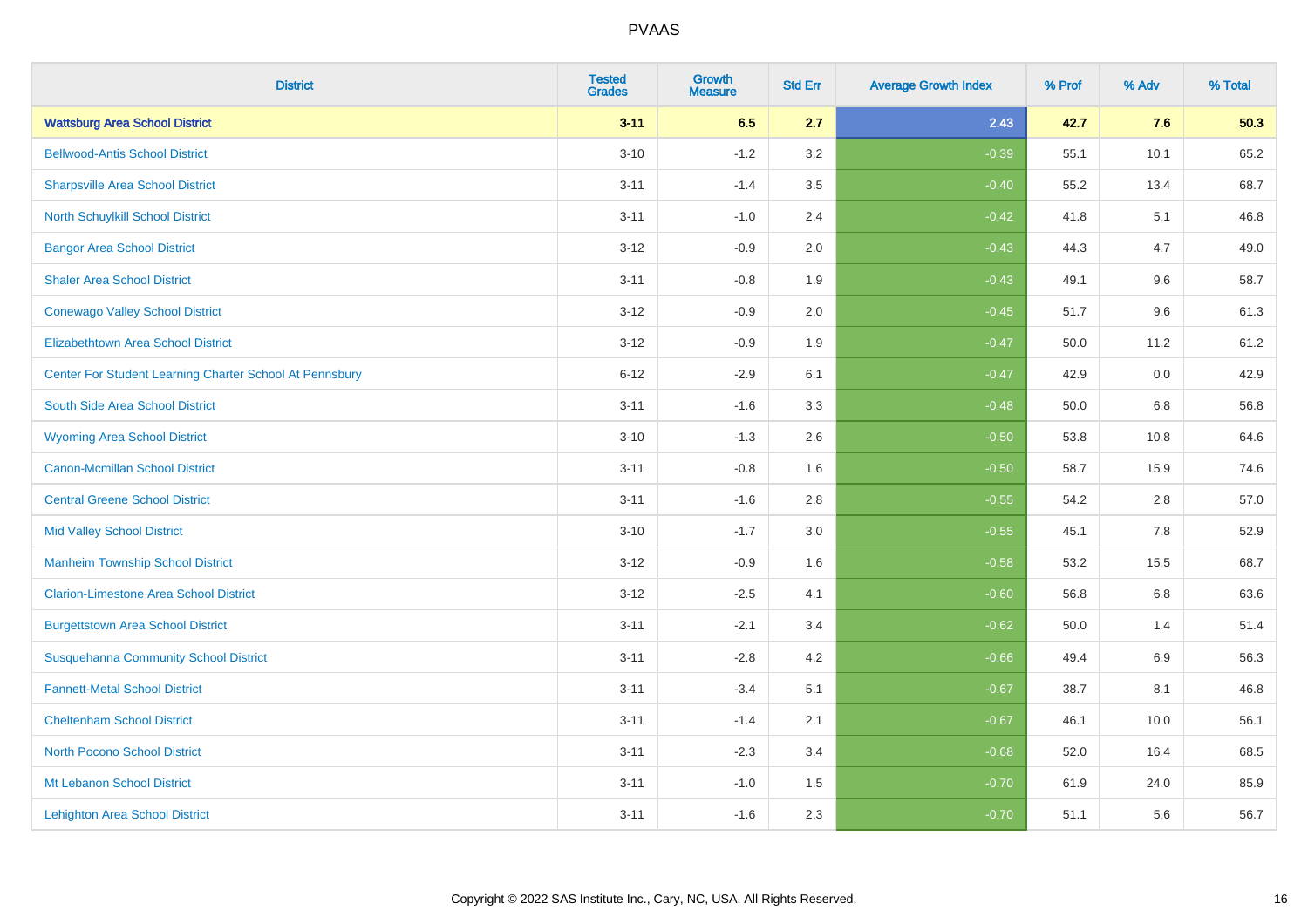| <b>District</b>                               | <b>Tested</b><br><b>Grades</b> | <b>Growth</b><br><b>Measure</b> | <b>Std Err</b> | <b>Average Growth Index</b> | % Prof | % Adv | % Total |
|-----------------------------------------------|--------------------------------|---------------------------------|----------------|-----------------------------|--------|-------|---------|
| <b>Wattsburg Area School District</b>         | $3 - 11$                       | 6.5                             | 2.7            | 2.43                        | 42.7   | 7.6   | 50.3    |
| Huntingdon Area School District               | $3 - 11$                       | $-2.0$                          | 2.7            | $-0.72$                     | 36.8   | 10.3  | 47.0    |
| <b>Bald Eagle Area School District</b>        | $3 - 11$                       | $-2.1$                          | 2.7            | $-0.75$                     | 48.4   | 9.4   | 57.7    |
| <b>Turkeyfoot Valley Area School District</b> | $3-12$                         | $-4.3$                          | 5.6            | $-0.76$                     | 22.0   | 5.1   | 27.1    |
| <b>Gillingham Charter School</b>              | $3 - 11$                       | $-4.4$                          | 5.6            | $-0.77$                     | 20.8   | 8.3   | 29.2    |
| <b>Conemaugh Valley School District</b>       | $3 - 12$                       | $-3.2$                          | 4.1            | $-0.78$                     | 48.2   | 5.6   | 53.7    |
| <b>Northeast Bradford School District</b>     | $3 - 10$                       | $-3.1$                          | 4.0            | $-0.78$                     | 33.9   | 3.4   | 37.3    |
| Shenango Area School District                 | $3 - 11$                       | $-2.6$                          | 3.3            | $-0.79$                     | 50.6   | 13.9  | 64.6    |
| <b>Lebanon School District</b>                | $3 - 11$                       | $-1.6$                          | 1.9            | $-0.80$                     | 24.4   | 2.6   | 27.0    |
| <b>Forest Area School District</b>            | $3 - 11$                       | $-4.4$                          | 5.4            | $-0.81$                     | 36.2   | 2.1   | 38.3    |
| <b>Chartiers Valley School District</b>       | $3 - 11$                       | $-1.7$                          | 2.0            | $-0.81$                     | 54.7   | 8.4   | 63.1    |
| <b>Phoenixville Area School District</b>      | $3 - 11$                       | $-1.7$                          | 2.1            | $-0.83$                     | 59.9   | 10.6  | 70.5    |
| <b>Charleroi School District</b>              | $3 - 11$                       | $-2.6$                          | $3.0\,$        | $-0.86$                     | 55.7   | 7.4   | 63.1    |
| <b>Montour School District</b>                | $3 - 11$                       | $-1.8$                          | 2.1            | $-0.88$                     | 61.4   | 15.1  | 76.5    |
| <b>Columbia Borough School District</b>       | $3 - 12$                       | $-3.1$                          | 3.5            | $-0.89$                     | 29.5   | 1.9   | 31.4    |
| <b>Sullivan County School District</b>        | $3 - 10$                       | $-4.0$                          | 4.4            | $-0.90$                     | 66.7   | 2.6   | 69.2    |
| <b>Austin Area School District</b>            | $3 - 11$                       | $-5.7$                          | 6.4            | $-0.90$                     | 33.3   | 5.6   | 38.9    |
| <b>Wyoming Valley West School District</b>    | $3 - 11$                       | $-2.2$                          | 2.4            | $-0.91$                     | 49.4   | 3.0   | 52.4    |
| Imhotep Institute Charter High School         | $9 - 11$                       | $-5.3$                          | 5.8            | $-0.92$                     | 25.0   | 0.0   | 25.0    |
| <b>North Hills School District</b>            | $3 - 11$                       | $-1.8$                          | 1.8            | $-0.96$                     | 59.1   | 14.1  | 73.2    |
| <b>Seneca Valley School District</b>          | $3 - 11$                       | $-1.4$                          | 1.4            | $-0.99$                     | 57.2   | 11.4  | 68.6    |
| <b>Valley Grove School District</b>           | $3 - 10$                       | $-3.7$                          | 3.7            | $-1.01$                     | 51.2   | 6.1   | 57.3    |
| <b>Lewisburg Area School District</b>         | $3 - 11$                       | $-2.7$                          | 2.6            | $-1.03$                     | 57.0   | 18.5  | 75.6    |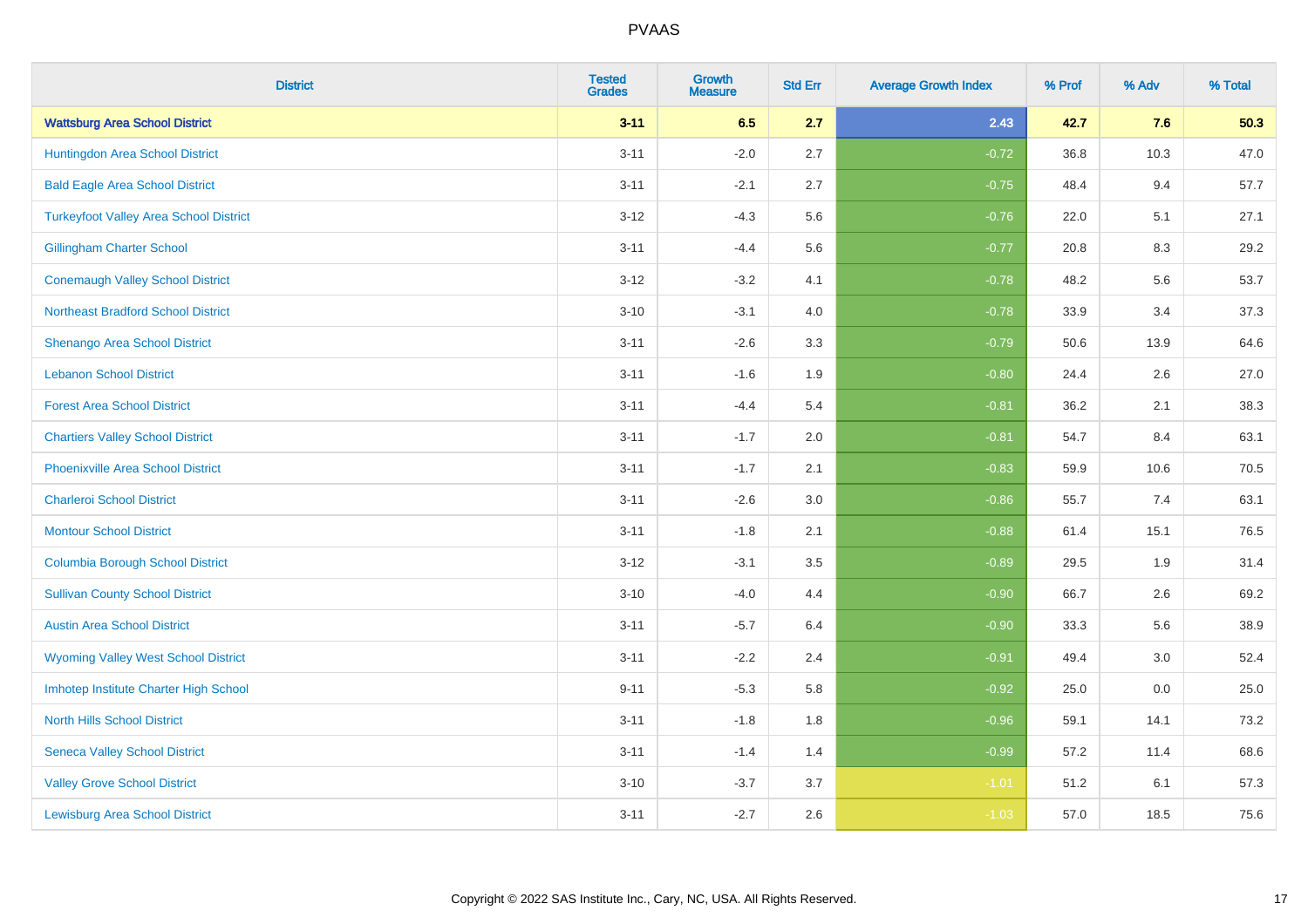| <b>District</b>                                | <b>Tested</b><br><b>Grades</b> | <b>Growth</b><br><b>Measure</b> | <b>Std Err</b> | <b>Average Growth Index</b> | % Prof | % Adv | % Total |
|------------------------------------------------|--------------------------------|---------------------------------|----------------|-----------------------------|--------|-------|---------|
| <b>Wattsburg Area School District</b>          | $3 - 11$                       | 6.5                             | 2.7            | 2.43                        | 42.7   | 7.6   | 50.3    |
| <b>West Greene School District</b>             | $3 - 11$                       | $-4.5$                          | 4.3            | $-1.04$                     | 36.6   | 7.3   | 43.9    |
| <b>Quaker Valley School District</b>           | $3 - 11$                       | $-2.8$                          | 2.6            | $-1.08$                     | 55.2   | 13.2  | 68.4    |
| Oil City Area School District                  | $3 - 11$                       | $-2.9$                          | 2.6            | $-1.08$                     | 44.4   | 5.8   | 50.2    |
| <b>Conemaugh Township Area School District</b> | $3 - 12$                       | $-3.7$                          | 3.4            | $-1.09$                     | 53.8   | 17.6  | 71.4    |
| <b>Riverside School District</b>               | $3 - 11$                       | $-3.2$                          | 3.0            | $-1.09$                     | 43.0   | 9.0   | 52.0    |
| <b>Juniata Valley School District</b>          | $3 - 11$                       | $-3.9$                          | 3.5            | $-1.10$                     | 44.4   | 3.5   | 47.8    |
| <b>Dallas School District</b>                  | $3 - 11$                       | $-2.5$                          | 2.2            | $-1.12$                     | 54.9   | 7.6   | 62.4    |
| Jeannette City School District                 | $3 - 11$                       | $-4.3$                          | 3.8            | $-1.13$                     | 46.7   | 7.5   | 54.2    |
| <b>Antietam School District</b>                | $3 - 10$                       | $-4.3$                          | 3.8            | $-1.13$                     | 36.4   | 5.4   | 41.8    |
| <b>Kane Area School District</b>               | $3 - 10$                       | $-3.7$                          | 3.2            | $-1.17$                     | 39.5   | 9.9   | 49.4    |
| <b>Chichester School District</b>              | $3 - 11$                       | $-2.7$                          | 2.3            | $-1.17$                     | 44.6   | 6.6   | 51.2    |
| <b>Chestnut Ridge School District</b>          | $3 - 12$                       | $-3.4$                          | 2.9            | $-1.17$                     | 46.6   | 5.8   | 52.4    |
| <b>Big Beaver Falls Area School District</b>   | $3 - 11$                       | $-3.9$                          | 3.3            | $-1.18$                     | 34.1   | 3.5   | 37.6    |
| <b>Greater Johnstown School District</b>       | $3 - 11$                       | $-3.1$                          | 2.6            | $-1.19$                     | 26.1   | 0.0   | 26.1    |
| <b>Riverview School District</b>               | $3 - 11$                       | $-4.6$                          | 3.8            | $-1.20$                     | 57.9   | 15.8  | 73.7    |
| <b>Scranton School District</b>                | $3 - 12$                       | $-2.9$                          | 2.4            | $-1.22$                     | 45.6   | 3.6   | 49.1    |
| <b>Elk Lake School District</b>                | $3 - 11$                       | $-4.0$                          | 3.3            | $-1.23$                     | 46.2   | 3.3   | 49.4    |
| <b>Apollo-Ridge School District</b>            | $3 - 12$                       | $-4.7$                          | 3.7            | $-1.24$                     | 50.0   | 10.0  | 60.0    |
| <b>Troy Area School District</b>               | $3 - 10$                       | $-4.3$                          | 3.4            | $-1.26$                     | 43.2   | 5.7   | 48.9    |
| <b>Bristol Borough School District</b>         | $3 - 12$                       | $-4.3$                          | 3.4            | $-1.27$                     | 39.7   | 1.3   | 41.0    |
| <b>Shade-Central City School District</b>      | $3 - 11$                       | $-5.9$                          | 4.6            | $-1.28$                     | 27.8   | 0.0   | 27.8    |
| <b>Ellwood City Area School District</b>       | $3 - 11$                       | $-4.2$                          | 3.2            | $-1.29$                     | 54.1   | 14.1  | 68.2    |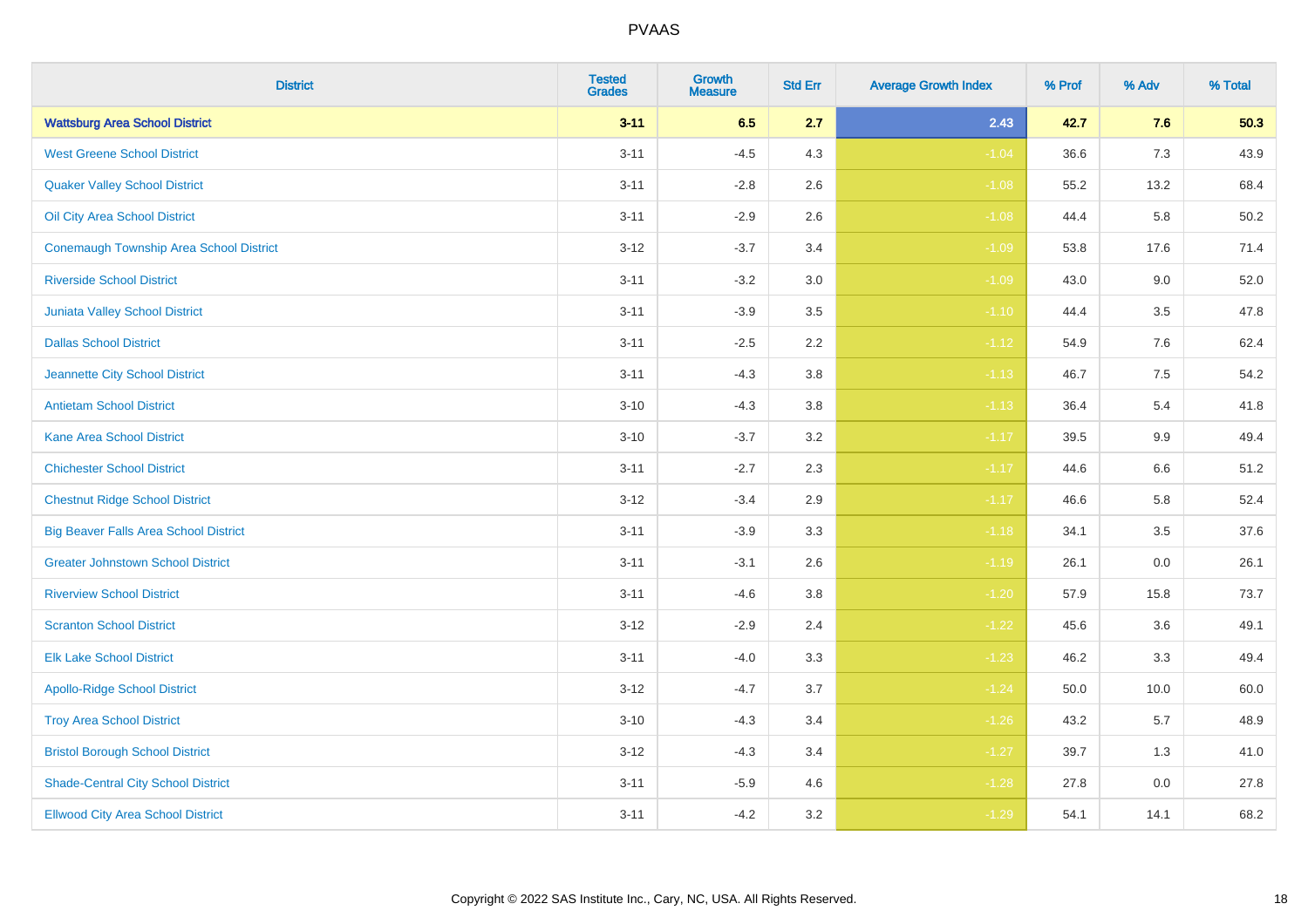| <b>District</b>                                                       | <b>Tested</b><br><b>Grades</b> | <b>Growth</b><br><b>Measure</b> | <b>Std Err</b> | <b>Average Growth Index</b> | % Prof | % Adv   | % Total |
|-----------------------------------------------------------------------|--------------------------------|---------------------------------|----------------|-----------------------------|--------|---------|---------|
| <b>Wattsburg Area School District</b>                                 | $3 - 11$                       | 6.5                             | 2.7            | 2.43                        | 42.7   | 7.6     | 50.3    |
| <b>Cambria Heights School District</b>                                | $3 - 10$                       | $-4.1$                          | 3.1            | $-1.32$                     | 51.0   | $6.0\,$ | 57.0    |
| <b>Ferndale Area School District</b>                                  | $3 - 10$                       | $-5.8$                          | 4.3            | $-1.33$                     | 40.0   | 0.0     | 40.0    |
| <b>Greencastle-Antrim School District</b>                             | $3 - 11$                       | $-3.0$                          | 2.2            | $-1.36$                     | 62.4   | 9.9     | 72.3    |
| <b>Westmont Hilltop School District</b>                               | $3 - 11$                       | $-4.0$                          | 2.8            | $-1.40$                     | 36.3   | 13.3    | 49.6    |
| <b>Claysburg-Kimmel School District</b>                               | $3 - 11$                       | $-5.7$                          | 4.0            | $-1.42$                     | 42.9   | 8.2     | 51.0    |
| <b>MaST Community Charter School</b>                                  | $3 - 10$                       | $-4.1$                          | 2.7            | $-1.52$                     | 44.0   | 9.5     | 53.4    |
| <b>Fort Cherry School District</b>                                    | $3 - 10$                       | $-5.9$                          | 3.8            | $-1.56$                     | 55.2   | 5.2     | 60.3    |
| <b>Tri-Valley School District</b>                                     | $3 - 10$                       | $-6.4$                          | 4.1            | $-1.57$                     | 37.0   | 4.4     | 41.3    |
| Preparatory Charter School Of Mathematics, Science, Tech, And Careers | $9 - 10$                       | $-4.0$                          | 2.5            | $-1.59$                     | 15.0   | 0.0     | 15.0    |
| <b>Carbon Career &amp; Technical Institute</b>                        | $9 - 11$                       | $-5.7$                          | 3.6            | $-1.59$                     | 34.5   | $1.2$   | 35.7    |
| <b>Shamokin Area School District</b>                                  | $3 - 11$                       | $-7.7$                          | 4.8            | $-1.60$                     | 38.1   | 3.2     | 41.3    |
| <b>Fairfield Area School District</b>                                 | $3 - 11$                       | $-5.6$                          | 3.4            | $-1.66$                     | 57.9   | 4.0     | 61.8    |
| <b>Pottstown School District</b>                                      | $3 - 12$                       | $-4.0$                          | 2.4            | $-1.68$                     | 29.8   | 1.2     | 31.0    |
| <b>Twin Valley School District</b>                                    | $3 - 12$                       | $-3.6$                          | 2.1            | $-1.69$                     | 49.6   | 7.1     | 56.8    |
| <b>East Pennsboro Area School District</b>                            | $3 - 11$                       | $-4.2$                          | 2.5            | $-1.71$                     | 60.8   | 8.5     | 69.3    |
| <b>Brentwood Borough School District</b>                              | $3 - 11$                       | $-5.3$                          | 3.0            | $-1.72$                     | 52.0   | 6.1     | 58.2    |
| Perseus House Charter School Of Excellence                            | $6 - 11$                       | $-5.2$                          | 3.0            | $-1.72$                     | 16.5   | 0.0     | 16.5    |
| <b>Old Forge School District</b>                                      | $3 - 12$                       | $-5.9$                          | 3.4            | $-1.73$                     | 52.9   | 7.1     | 60.0    |
| <b>Canton Area School District</b>                                    | $3 - 11$                       | $-5.5$                          | 3.2            | $-1.75$                     | 40.7   | 2.3     | 43.0    |
| <b>Washington School District</b>                                     | $3 - 11$                       | $-4.9$                          | 2.8            | $-1.76$                     | 30.1   | 2.4     | 32.5    |
| <b>Pequea Valley School District</b>                                  | $3 - 11$                       | $-5.8$                          | 3.2            | $-1.80$                     | 39.8   | 9.1     | 48.9    |
| <b>Pittston Area School District</b>                                  | $3 - 11$                       | $-10.1$                         | 5.6            | $-1.80$                     | 38.1   | 9.5     | 47.6    |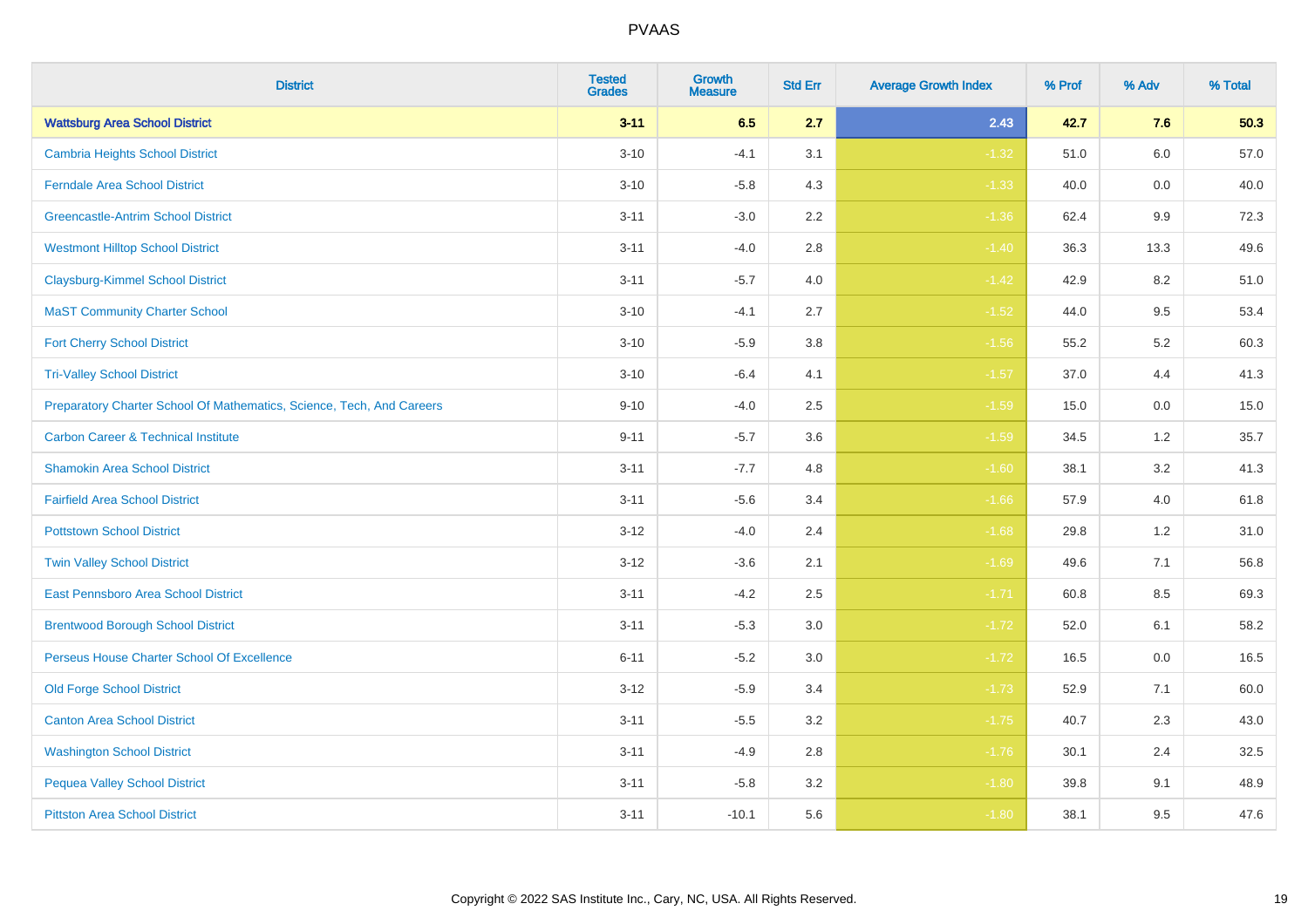| <b>District</b>                                   | <b>Tested</b><br><b>Grades</b> | <b>Growth</b><br><b>Measure</b> | <b>Std Err</b> | <b>Average Growth Index</b> | % Prof | % Adv   | % Total |
|---------------------------------------------------|--------------------------------|---------------------------------|----------------|-----------------------------|--------|---------|---------|
| <b>Wattsburg Area School District</b>             | $3 - 11$                       | 6.5                             | 2.7            | 2.43                        | 42.7   | 7.6     | 50.3    |
| <b>Brandywine Heights Area School District</b>    | $3 - 11$                       | $-4.9$                          | 2.7            | $-1.81$                     | 49.2   | $8.2\,$ | 57.4    |
| <b>Montrose Area School District</b>              | $3 - 10$                       | $-5.5$                          | 3.0            | $-1.82$                     | 46.7   | 5.4     | 52.2    |
| <b>Brownsville Area School District</b>           | $3 - 12$                       | $-7.2$                          | 3.9            | $-1.83$                     | 34.4   | 6.1     | 40.5    |
| <b>Central Columbia School District</b>           | $3 - 12$                       | $-4.8$                          | 2.6            | $-1.86$                     | 53.7   | 14.8    | 68.5    |
| <b>Kiski Area School District</b>                 | $3 - 11$                       | $-3.7$                          | 2.0            | $-1.86$                     | 57.4   | 10.4    | 67.8    |
| <b>East Allegheny School District</b>             | $3 - 11$                       | $-6.3$                          | 3.3            | $-1.87$                     | 31.9   | 9.7     | 41.7    |
| <b>Western Beaver County School District</b>      | $3 - 11$                       | $-7.8$                          | 4.2            | $-1.87$                     | 56.5   | 6.5     | 63.0    |
| <b>Greensburg Salem School District</b>           | $3 - 11$                       | $-4.4$                          | 2.4            | $-1.88$                     | 47.6   | 4.9     | 52.4    |
| <b>Gettysburg Area School District</b>            | $3 - 11$                       | $-4.0$                          | 2.1            | $-1.89$                     | 45.3   | 14.0    | 59.3    |
| <b>Mount Pleasant Area School District</b>        | $3 - 11$                       | $-5.0$                          | 2.6            | $-1.93$                     | 52.6   | 0.0     | 52.6    |
| <b>Somerset Area School District</b>              | $3 - 11$                       | $-4.4$                          | 2.3            | $-1.93$                     | 44.4   | 14.9    | 59.3    |
| <b>Bermudian Springs School District</b>          | $3 - 11$                       | $-5.5$                          | 2.9            | $-1.94$                     | 56.4   | 6.8     | 63.2    |
| <b>Forest City Regional School District</b>       | $3 - 12$                       | $-6.0$                          | 3.0            | $-1.96$                     | 44.1   | 0.0     | 44.1    |
| <b>Mount Union Area School District</b>           | $3 - 10$                       | $-6.1$                          | 3.1            | $-1.97$                     | 32.2   | 3.4     | 35.6    |
| <b>Upper Dauphin Area School District</b>         | $3 - 11$                       | $-6.3$                          | 3.2            | $-1.98$                     | 37.4   | 4.8     | 42.2    |
| The New Academy Charter School                    | $8 - 11$                       | $-10.4$                         | 5.2            | $-2.00$                     | 0.0    | 0.0     | $0.0\,$ |
| <b>Moshannon Valley School District</b>           | $3 - 10$                       | $-7.0$                          | 3.4            | $-2.01$                     | 48.5   | 0.0     | 48.5    |
| <b>California Area School District</b>            | $3 - 10$                       | $-7.3$                          | 3.6            | $-2.02$                     | 42.6   | 9.8     | 52.5    |
| <b>Corry Area School District</b>                 | $3 - 11$                       | $-5.3$                          | 2.6            | $-2.03$                     | 38.5   | 6.0     | 44.5    |
| Karns City Area School District                   | $3 - 11$                       | $-6.0$                          | 2.9            | $-2.03$                     | 53.1   | 8.3     | 61.5    |
| <b>Middletown Area School District</b>            | $3 - 11$                       | $-5.3$                          | 2.6            | $-2.05$                     | 46.4   | 5.3     | 51.7    |
| <b>Executive Education Academy Charter School</b> | $3 - 10$                       | $-6.5$                          | 3.1            | $-2.08$                     | 23.7   | 2.2     | 25.8    |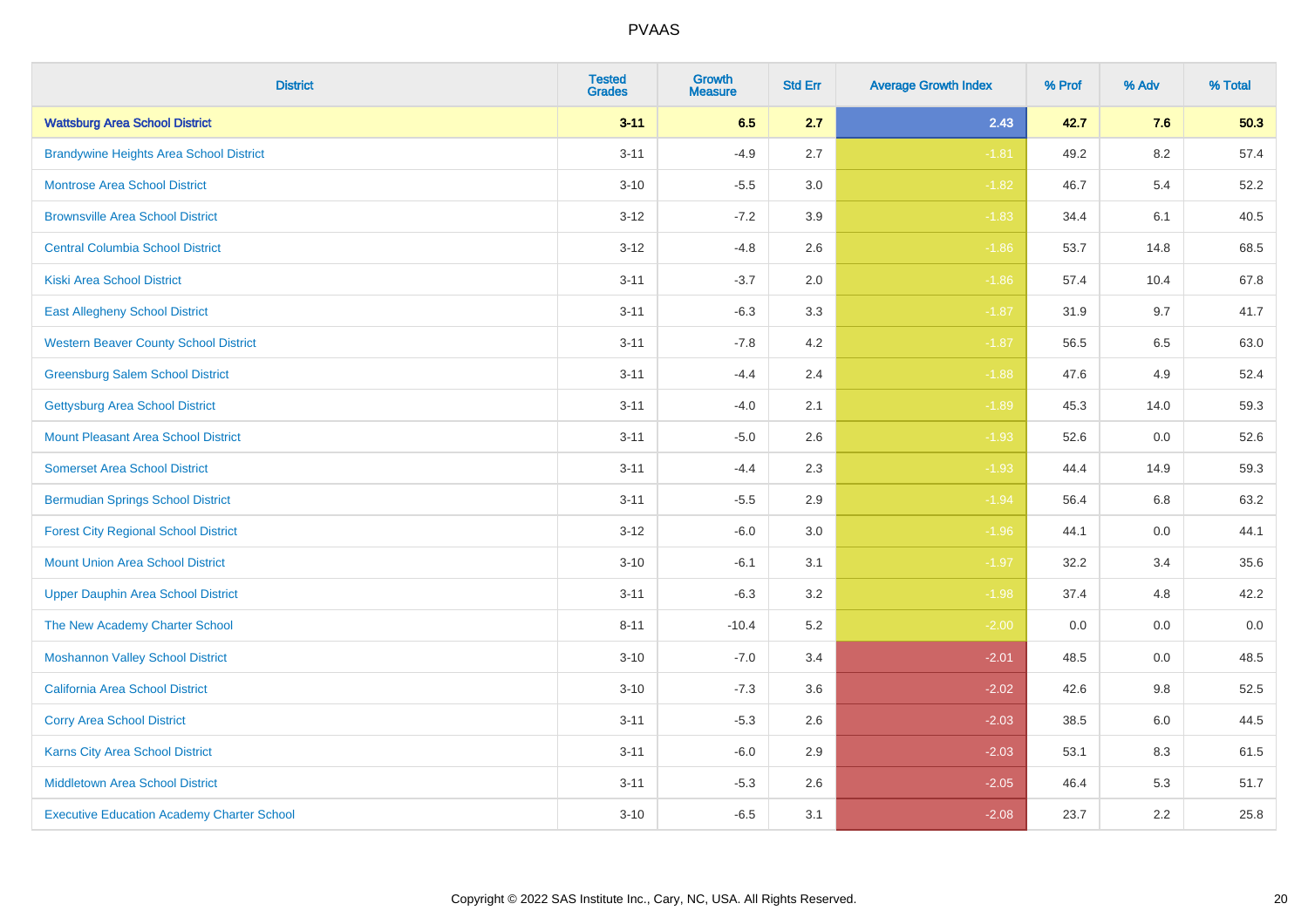| <b>District</b>                                 | <b>Tested</b><br><b>Grades</b> | <b>Growth</b><br><b>Measure</b> | <b>Std Err</b> | <b>Average Growth Index</b> | % Prof | % Adv   | % Total |
|-------------------------------------------------|--------------------------------|---------------------------------|----------------|-----------------------------|--------|---------|---------|
| <b>Wattsburg Area School District</b>           | $3 - 11$                       | 6.5                             | 2.7            | 2.43                        | 42.7   | 7.6     | 50.3    |
| <b>Williams Valley School District</b>          | $3 - 11$                       | $-7.3$                          | 3.4            | $-2.13$                     | 23.2   | 0.0     | 23.2    |
| <b>Aliquippa School District</b>                | $3 - 11$                       | $-9.0$                          | 4.2            | $-2.14$                     | 11.0   | 0.0     | 11.0    |
| <b>Crawford Central School District</b>         | $3 - 11$                       | $-4.7$                          | 2.2            | $-2.15$                     | 40.6   | 10.5    | 51.1    |
| Susquehanna Township School District            | $3 - 12$                       | $-5.8$                          | 2.7            | $-2.17$                     | 36.0   | 5.6     | 41.6    |
| <b>Perkiomen Valley School District</b>         | $3 - 11$                       | $-3.5$                          | 1.6            | $-2.18$                     | 53.8   | 13.4    | 67.2    |
| <b>Benton Area School District</b>              | $3 - 10$                       | $-9.7$                          | 4.5            | $-2.18$                     | 43.2   | 5.4     | 48.6    |
| Jim Thorpe Area School District                 | $3 - 11$                       | $-5.8$                          | 2.7            | $-2.19$                     | 33.3   | 7.4     | 40.7    |
| <b>Keystone Education Center Charter School</b> | $3 - 12$                       | $-12.9$                         | 5.9            | $-2.19$                     | 28.0   | 0.0     | 28.0    |
| <b>Muncy School District</b>                    | $3 - 11$                       | $-8.1$                          | 3.7            | $-2.21$                     | 42.0   | 3.8     | 45.8    |
| <b>West Middlesex Area School District</b>      | $3 - 10$                       | $-8.4$                          | 3.8            | $-2.21$                     | 34.9   | 2.8     | 37.6    |
| <b>York Co School Of Technology</b>             | $9 - 12$                       | $-3.8$                          | 1.7            | $-2.22$                     | 39.1   | 5.6     | 44.7    |
| <b>East Lycoming School District</b>            | $3 - 11$                       | $-6.0$                          | 2.7            | $-2.24$                     | 48.3   | 4.2     | 52.5    |
| <b>Windber Area School District</b>             | $3 - 11$                       | $-7.2$                          | 3.2            | $-2.24$                     | 55.4   | 7.2     | 62.6    |
| <b>Portage Area School District</b>             | $3 - 10$                       | $-8.1$                          | 3.6            | $-2.26$                     | 40.6   | 9.4     | 50.0    |
| <b>Oxford Area School District</b>              | $3 - 11$                       | $-4.3$                          | 1.9            | $-2.26$                     | 41.3   | $8.0\,$ | 49.3    |
| <b>Juniata County School District</b>           | $3 - 12$                       | $-4.9$                          | 2.1            | $-2.26$                     | 38.5   | 2.9     | 41.4    |
| <b>Indiana Area School District</b>             | $3 - 11$                       | $-5.3$                          | 2.3            | $-2.28$                     | 47.6   | 18.4    | 66.1    |
| South Williamsport Area School District         | $3 - 10$                       | $-5.7$                          | 2.5            | $-2.30$                     | 45.5   | 4.5     | 50.0    |
| Salisbury-Elk Lick School District              | $3 - 11$                       | $-13.5$                         | 5.9            | $-2.30$                     | 27.8   | 0.0     | 27.8    |
| <b>Upper Moreland Township School District</b>  | $3 - 11$                       | $-5.0$                          | 2.2            | $-2.31$                     | 57.9   | 4.0     | 61.9    |
| <b>Southmoreland School District</b>            | $3 - 11$                       | $-8.3$                          | 3.6            | $-2.32$                     | 56.8   | 7.2     | 64.0    |
| La Academia Partnership Charter School          | $6 - 11$                       | $-11.0$                         | 4.7            | $-2.34$                     | 6.8    | 0.0     | 6.8     |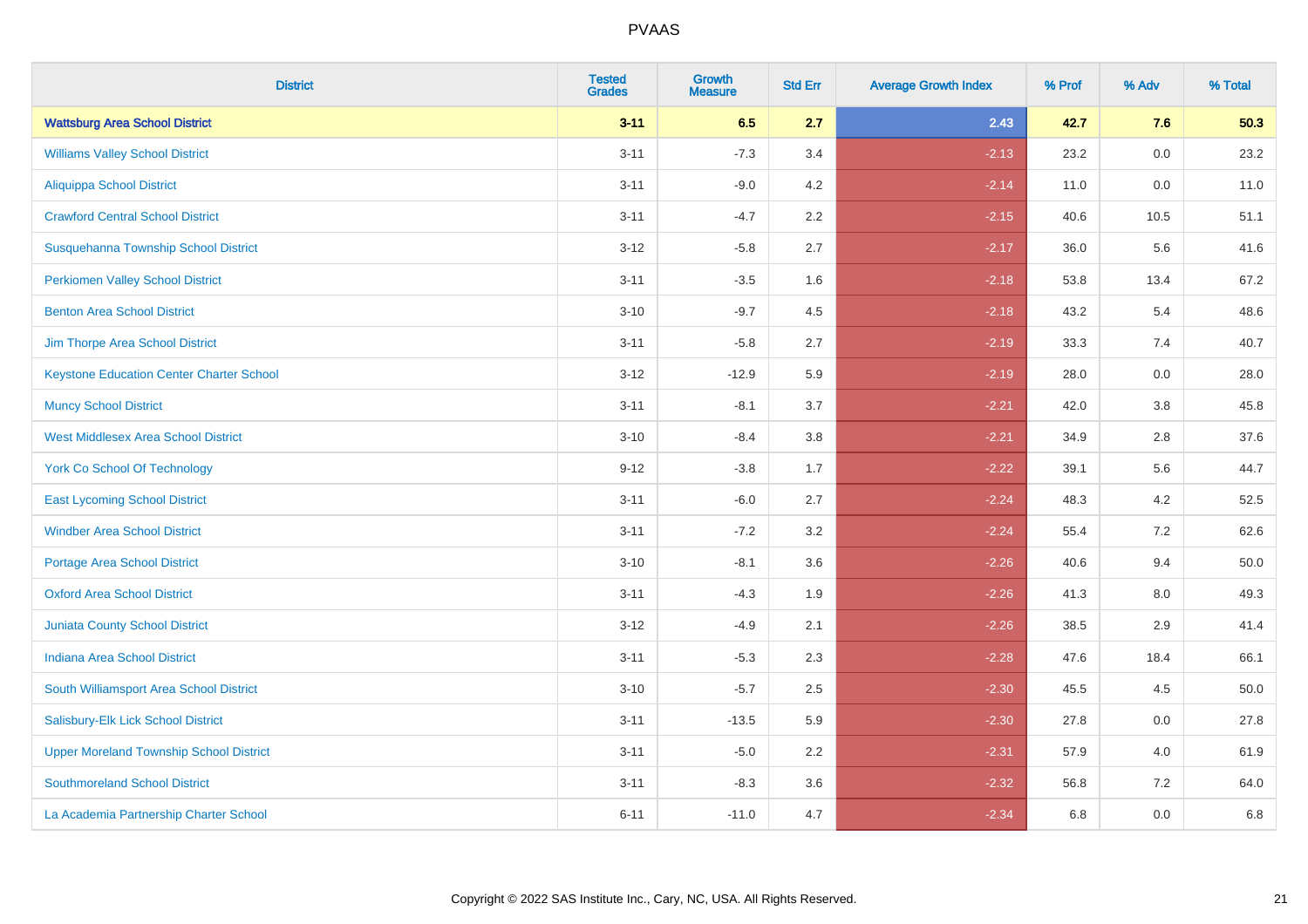| <b>District</b>                               | <b>Tested</b><br><b>Grades</b> | <b>Growth</b><br><b>Measure</b> | <b>Std Err</b> | <b>Average Growth Index</b> | % Prof | % Adv   | % Total |
|-----------------------------------------------|--------------------------------|---------------------------------|----------------|-----------------------------|--------|---------|---------|
| <b>Wattsburg Area School District</b>         | $3 - 11$                       | 6.5                             | 2.7            | 2.43                        | 42.7   | 7.6     | 50.3    |
| Jefferson-Morgan School District              | $3 - 10$                       | $-9.9$                          | 4.2            | $-2.35$                     | 43.8   | 4.2     | 47.9    |
| <b>Freedom Area School District</b>           | $3 - 11$                       | $-7.1$                          | 3.0            | $-2.37$                     | 43.8   | 4.2     | 47.9    |
| <b>Universal Audenried Charter School</b>     | $9 - 11$                       | $-5.8$                          | 2.4            | $-2.40$                     | 14.6   | 0.0     | 14.6    |
| <b>Chartiers-Houston School District</b>      | $3 - 10$                       | $-8.6$                          | 3.5            | $-2.41$                     | 59.7   | 4.5     | 64.2    |
| <b>Farrell Area School District</b>           | $3 - 11$                       | $-10.4$                         | 4.3            | $-2.41$                     | 19.0   | 0.0     | 19.0    |
| <b>Yough School District</b>                  | $3 - 10$                       | $-6.6$                          | 2.7            | $-2.43$                     | 50.8   | 4.0     | 54.8    |
| <b>Innovative Arts Academy Charter School</b> | $6 - 11$                       | $-9.1$                          | 3.7            | $-2.44$                     | 9.5    | 0.0     | 9.5     |
| <b>Mohawk Area School District</b>            | $3 - 11$                       | $-7.5$                          | 3.1            | $-2.45$                     | 49.4   | 11.0    | 60.4    |
| <b>Sugar Valley Rural Charter School</b>      | $3 - 11$                       | $-11.0$                         | 4.5            | $-2.46$                     | 14.9   | 0.0     | 14.9    |
| <b>Keystone Central School District</b>       | $3 - 11$                       | $-5.1$                          | 2.0            | $-2.46$                     | 44.7   | 4.6     | 49.4    |
| <b>Mahanoy Area School District</b>           | $3 - 10$                       | $-9.0$                          | 3.6            | $-2.49$                     | 26.2   | 1.6     | 27.9    |
| <b>North Star School District</b>             | $3 - 11$                       | $-8.7$                          | 3.5            | $-2.51$                     | 47.8   | $6.0\,$ | 53.7    |
| <b>Slippery Rock Area School District</b>     | $3 - 11$                       | $-6.3$                          | 2.5            | $-2.51$                     | 56.2   | 9.5     | 65.7    |
| <b>Blue Mountain School District</b>          | $3 - 10$                       | $-5.8$                          | 2.3            | $-2.56$                     | 46.6   | 8.5     | 55.1    |
| <b>Northwest Area School District</b>         | $3 - 10$                       | $-10.0$                         | 3.8            | $-2.59$                     | 34.6   | $7.3$   | 41.8    |
| <b>Coatesville Area School District</b>       | $3 - 11$                       | $-4.4$                          | 1.7            | $-2.62$                     | 36.3   | 4.2     | 40.5    |
| <b>Dunmore School District</b>                | $3 - 11$                       | $-7.7$                          | 2.9            | $-2.62$                     | 34.0   | 7.2     | 41.2    |
| Northern Tioga School District                | $3 - 12$                       | $-7.5$                          | 2.8            | $-2.64$                     | 54.0   | 1.2     | 55.2    |
| <b>New Castle Area School District</b>        | $3-12$                         | $-6.4$                          | 2.4            | $-2.66$                     | 32.5   | 4.3     | 36.8    |
| <b>Pine Grove Area School District</b>        | $3 - 11$                       | $-7.7$                          | 2.9            | $-2.66$                     | 42.3   | 7.7     | 50.0    |
| <b>Harbor Creek School District</b>           | $3 - 11$                       | $-7.1$                          | 2.7            | $-2.67$                     | 48.8   | 15.2    | 64.0    |
| <b>Blairsville-Saltsburg School District</b>  | $3 - 11$                       | $-8.0$                          | 3.0            | $-2.68$                     | 37.3   | 7.0     | 44.3    |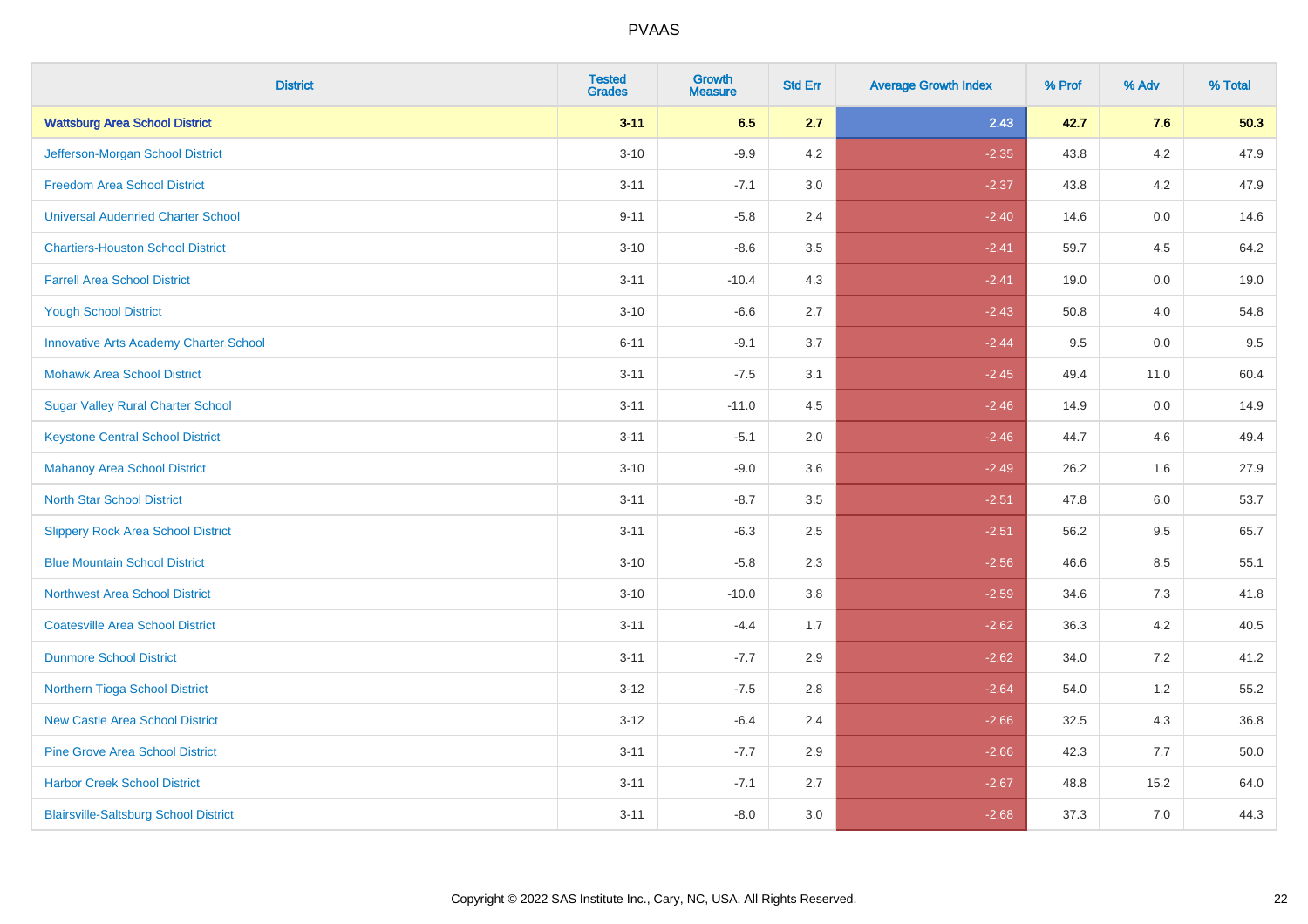| <b>District</b>                             | <b>Tested</b><br><b>Grades</b> | <b>Growth</b><br><b>Measure</b> | <b>Std Err</b> | <b>Average Growth Index</b> | % Prof | % Adv | % Total |
|---------------------------------------------|--------------------------------|---------------------------------|----------------|-----------------------------|--------|-------|---------|
| <b>Wattsburg Area School District</b>       | $3 - 11$                       | 6.5                             | 2.7            | 2.43                        | 42.7   | 7.6   | 50.3    |
| <b>South Allegheny School District</b>      | $3 - 11$                       | $-8.8$                          | 3.2            | $-2.70$                     | 40.5   | 0.0   | 40.5    |
| <b>Quakertown Community School District</b> | $3 - 12$                       | $-4.4$                          | 1.6            | $-2.70$                     | 56.5   | 10.0  | 66.6    |
| <b>Trinity Area School District</b>         | $3 - 11$                       | $-5.4$                          | 2.0            | $-2.71$                     | 48.3   | 11.8  | 60.1    |
| <b>Propel Charter School-Montour</b>        | $3 - 10$                       | $-10.7$                         | 3.9            | $-2.71$                     | 13.7   | 0.0   | 13.7    |
| <b>Forest Hills School District</b>         | $3 - 11$                       | $-7.3$                          | 2.7            | $-2.74$                     | 41.1   | 13.7  | 54.8    |
| <b>Highlands School District</b>            | $3 - 11$                       | $-7.4$                          | 2.7            | $-2.76$                     | 44.4   | 3.7   | 48.2    |
| <b>Redbank Valley School District</b>       | $3 - 11$                       | $-9.5$                          | 3.4            | $-2.77$                     | 31.5   | 4.9   | 36.4    |
| <b>Carlisle Area School District</b>        | $3 - 11$                       | $-5.3$                          | 1.9            | $-2.81$                     | 54.0   | 6.3   | 60.3    |
| <b>Carmichaels Area School District</b>     | $3 - 10$                       | $-9.3$                          | 3.3            | $-2.81$                     | 35.1   | 1.4   | 36.5    |
| <b>Nazareth Area School District</b>        | $3 - 11$                       | $-4.7$                          | 1.7            | $-2.82$                     | 59.2   | 9.9   | 69.0    |
| <b>Northern Potter School District</b>      | $3 - 12$                       | $-13.1$                         | 4.6            | $-2.84$                     | 37.5   | 0.0   | 37.5    |
| <b>Propel Charter School-Homestead</b>      | $3 - 11$                       | $-11.7$                         | 4.1            | $-2.84$                     | 15.9   | 0.0   | 15.9    |
| <b>Union City Area School District</b>      | $3 - 12$                       | $-10.2$                         | 3.6            | $-2.87$                     | 42.9   | 3.2   | 46.0    |
| <b>Rochester Area School District</b>       | $3 - 11$                       | $-13.2$                         | 4.6            | $-2.89$                     | 19.5   | 1.3   | 20.8    |
| <b>Conneaut School District</b>             | $3 - 12$                       | $-7.5$                          | 2.6            | $-2.91$                     | 38.4   | 7.4   | 45.8    |
| <b>Easton Area School District</b>          | $3-12$                         | $-4.1$                          | 1.4            | $-2.91$                     | 39.9   | 4.0   | 43.9    |
| <b>Penn Hills School District</b>           | $3 - 11$                       | $-7.6$                          | 2.6            | $-2.94$                     | 33.1   | 0.7   | 33.8    |
| <b>North East School District</b>           | $3 - 11$                       | $-9.3$                          | 3.1            | $-3.02$                     | 62.6   | 14.4  | 77.0    |
| <b>Pittsburgh School District</b>           | $3 - 11$                       | $-3.3$                          | 1.1            | $-3.04$                     | 33.9   | 8.2   | 42.1    |
| Philadelphia Academy Charter School         | $3 - 11$                       | $-8.9$                          | 2.9            | $-3.04$                     | 50.5   | 2.9   | 53.4    |
| <b>Palisades School District</b>            | $3 - 11$                       | $-8.7$                          | 2.8            | $-3.06$                     | 53.8   | 6.7   | 60.5    |
| <b>Dubois Area School District</b>          | $3 - 11$                       | $-6.2$                          | 2.0            | $-3.07$                     | 50.9   | 13.4  | 64.3    |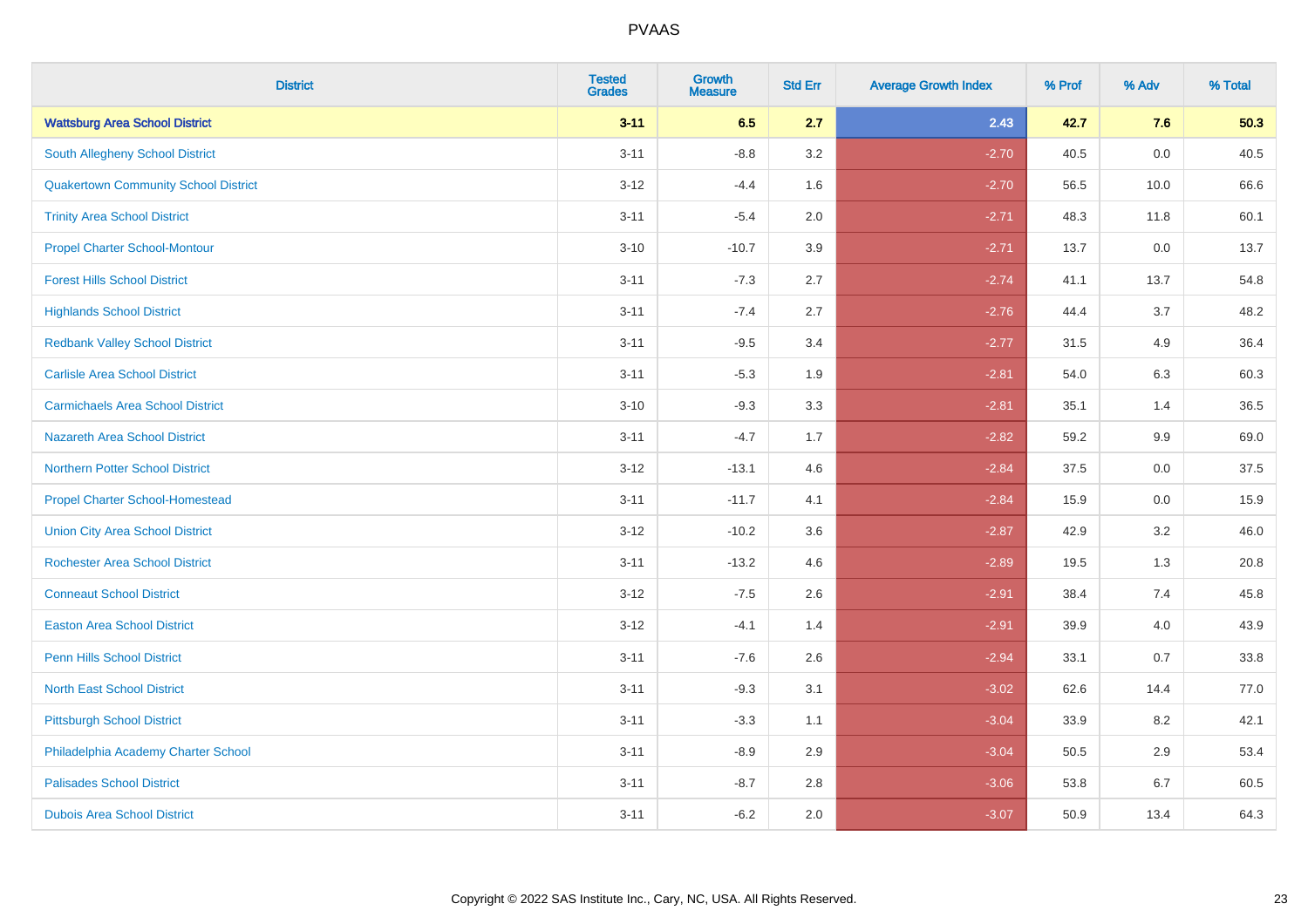| <b>District</b>                               | <b>Tested</b><br><b>Grades</b> | <b>Growth</b><br><b>Measure</b> | <b>Std Err</b> | <b>Average Growth Index</b> | % Prof | % Adv   | % Total |
|-----------------------------------------------|--------------------------------|---------------------------------|----------------|-----------------------------|--------|---------|---------|
| <b>Wattsburg Area School District</b>         | $3 - 11$                       | 6.5                             | 2.7            | 2.43                        | 42.7   | 7.6     | 50.3    |
| <b>Wallenpaupack Area School District</b>     | $3 - 11$                       | $-7.1$                          | 2.3            | $-3.09$                     | 40.8   | 2.4     | 43.1    |
| <b>Boyertown Area School District</b>         | $3 - 11$                       | $-4.7$                          | 1.5            | $-3.17$                     | 55.2   | 11.3    | 66.5    |
| <b>Waynesboro Area School District</b>        | $3 - 12$                       | $-6.1$                          | 1.9            | $-3.20$                     | 50.0   | 6.8     | 56.8    |
| <b>Tamaqua Area School District</b>           | $3 - 12$                       | $-8.2$                          | 2.5            | $-3.24$                     | 44.5   | 1.9     | 46.4    |
| Maritime Academy Charter School               | $3 - 10$                       | $-11.4$                         | 3.5            | $-3.29$                     | 15.2   | 0.0     | 15.2    |
| <b>Neshannock Township School District</b>    | $3 - 10$                       | $-9.7$                          | 2.9            | $-3.34$                     | 62.4   | 5.6     | 67.9    |
| <b>Steelton-Highspire School District</b>     | $3 - 11$                       | $-11.8$                         | 3.5            | $-3.40$                     | 14.5   | 0.0     | 14.5    |
| <b>Elizabeth Forward School District</b>      | $3 - 11$                       | $-8.4$                          | 2.4            | $-3.41$                     | 51.7   | 4.0     | 55.7    |
| <b>Interboro School District</b>              | $3 - 12$                       | $-7.3$                          | 2.1            | $-3.43$                     | 46.6   | 4.8     | 51.4    |
| <b>Williamsburg Community School District</b> | $3 - 11$                       | $-14.3$                         | 4.1            | $-3.48$                     | 28.3   | 0.0     | 28.3    |
| <b>Penn-Delco School District</b>             | $3 - 11$                       | $-6.8$                          | 1.9            | $-3.51$                     | 46.6   | 3.2     | 49.8    |
| <b>Milton Area School District</b>            | $3 - 11$                       | $-8.7$                          | 2.5            | $-3.52$                     | 45.4   | 6.9     | 52.3    |
| <b>Moniteau School District</b>               | $3 - 11$                       | $-11.8$                         | 3.3            | $-3.56$                     | 50.0   | 6.3     | 56.3    |
| <b>Clearfield Area School District</b>        | $3 - 10$                       | $-9.4$                          | 2.6            | $-3.56$                     | 43.0   | 3.1     | 46.1    |
| <b>Ridgway Area School District</b>           | $3 - 11$                       | $-14.5$                         | 4.1            | $-3.56$                     | 49.0   | $9.8\,$ | 58.8    |
| <b>Berwick Area School District</b>           | $3 - 11$                       | $-9.3$                          | 2.6            | $-3.59$                     | 42.1   | 5.5     | 47.6    |
| Johnsonburg Area School District              | $3 - 11$                       | $-14.1$                         | 3.9            | $-3.62$                     | 54.0   | 4.6     | 58.6    |
| Propel Charter School - Braddock Hills        | $3 - 11$                       | $-13.6$                         | 3.6            | $-3.81$                     | 9.7    | 1.6     | 11.3    |
| Northern Lehigh School District               | $3 - 12$                       | $-10.4$                         | 2.7            | $-3.82$                     | 28.0   | 9.3     | 37.3    |
| <b>Bradford Area School District</b>          | $3 - 12$                       | $-9.3$                          | 2.4            | $-3.87$                     | 45.8   | 8.3     | 54.2    |
| <b>Marion Center Area School District</b>     | $3 - 10$                       | $-12.0$                         | 3.1            | $-3.87$                     | 33.7   | 1.1     | 34.8    |
| <b>Minersville Area School District</b>       | $3 - 11$                       | $-14.4$                         | 3.7            | $-3.90$                     | 39.3   | 3.3     | 42.6    |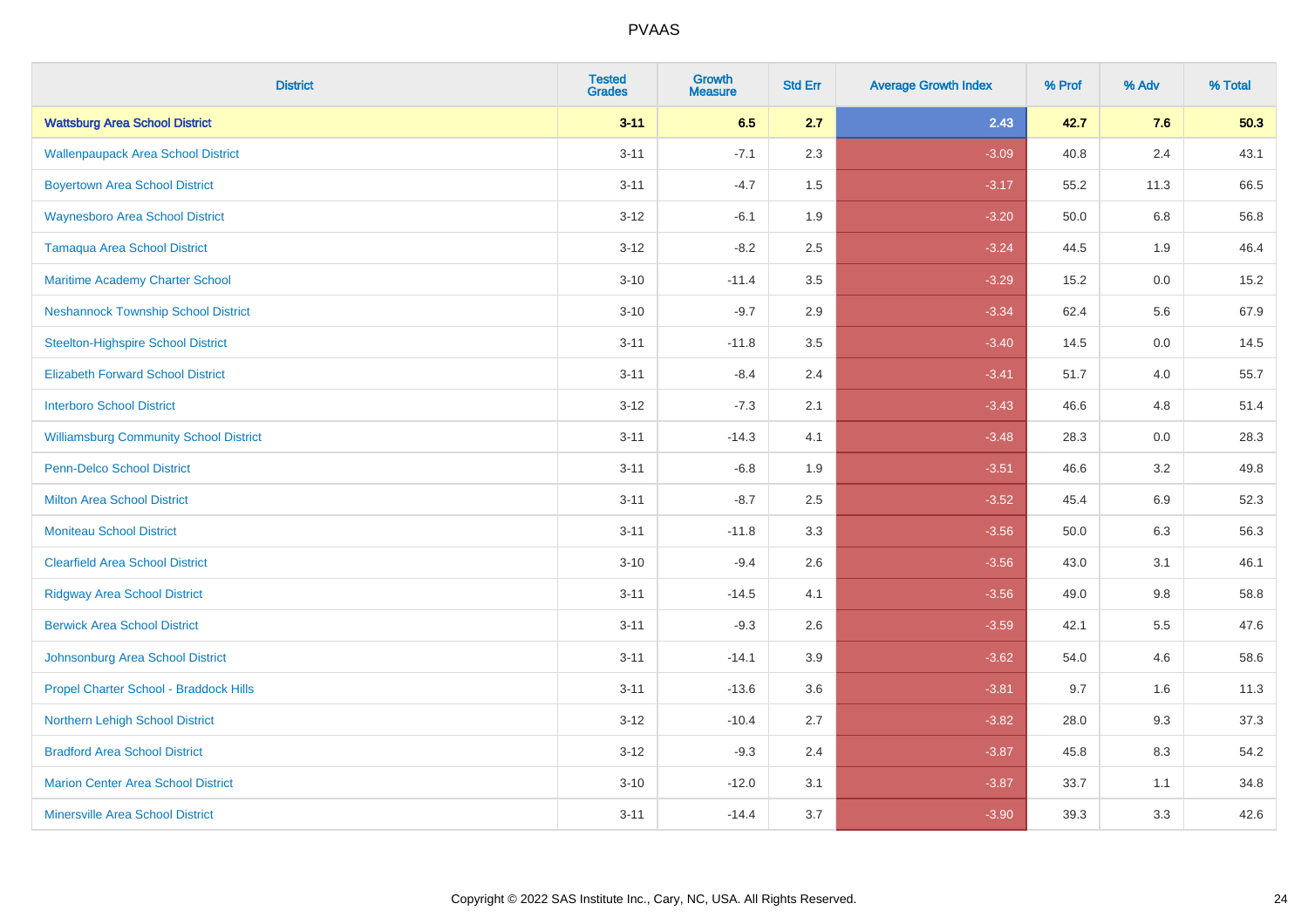| <b>District</b>                                | <b>Tested</b><br><b>Grades</b> | <b>Growth</b><br><b>Measure</b> | <b>Std Err</b> | <b>Average Growth Index</b> | % Prof | % Adv   | % Total |
|------------------------------------------------|--------------------------------|---------------------------------|----------------|-----------------------------|--------|---------|---------|
| <b>Wattsburg Area School District</b>          | $3 - 11$                       | 6.5                             | 2.7            | 2.43                        | 42.7   | 7.6     | 50.3    |
| Southern Huntingdon County School District     | $3 - 11$                       | $-12.9$                         | 3.2            | $-3.98$                     | 32.5   | $2.5\,$ | 35.0    |
| <b>Big Spring School District</b>              | $3 - 11$                       | $-9.8$                          | 2.4            | $-4.00$                     | 38.6   | 8.9     | 47.5    |
| Catasauqua Area School District                | $3 - 12$                       | $-12.1$                         | 3.0            | $-4.00$                     | 36.8   | 7.6     | 44.3    |
| <b>Avonworth School District</b>               | $3 - 10$                       | $-12.6$                         | 3.1            | $-4.01$                     | 59.8   | 4.6     | 64.4    |
| <b>Wellsboro Area School District</b>          | $3 - 11$                       | $-12.4$                         | 3.0            | $-4.11$                     | 49.2   | 11.9    | 61.1    |
| Columbia-Montour AVTS                          | $9 - 10$                       | $-12.5$                         | 3.0            | $-4.16$                     | 22.3   | 0.6     | 22.9    |
| Jefferson County-Dubois AVTS                   | $9 - 11$                       | $-16.2$                         | 3.9            | $-4.16$                     | 23.0   | 0.0     | 23.0    |
| <b>West Mifflin Area School District</b>       | $3 - 12$                       | $-12.3$                         | 2.9            | $-4.22$                     | 39.7   | 10.3    | 50.0    |
| <b>South Park School District</b>              | $3 - 11$                       | $-11.3$                         | 2.7            | $-4.23$                     | 53.5   | 13.7    | 67.3    |
| Southern Tioga School District                 | $3 - 11$                       | $-11.5$                         | 2.7            | $-4.25$                     | 47.8   | 6.4     | 54.3    |
| <b>Butler Area School District</b>             | $3 - 11$                       | $-6.5$                          | 1.5            | $-4.26$                     | 42.5   | 9.4     | 51.9    |
| Lampeter-Strasburg School District             | $3 - 12$                       | $-8.6$                          | 2.0            | $-4.33$                     | 55.1   | $9.8\,$ | 64.8    |
| <b>Annville-Cleona School District</b>         | $3 - 12$                       | $-12.1$                         | 2.7            | $-4.46$                     | 34.9   | $7.8\,$ | 42.6    |
| <b>Penns Manor Area School District</b>        | $3 - 12$                       | $-17.0$                         | 3.7            | $-4.52$                     | 29.7   | 3.1     | 32.8    |
| <b>Riverside Beaver County School District</b> | $3 - 11$                       | $-14.0$                         | 3.0            | $-4.64$                     | 49.4   | 8.8     | 58.2    |
| <b>Frazier School District</b>                 | $3 - 11$                       | $-17.2$                         | 3.7            | $-4.70$                     | 37.1   | 1.6     | 38.7    |
| <b>Tulpehocken Area School District</b>        | $3 - 12$                       | $-13.7$                         | 2.8            | $-4.81$                     | 36.7   | 2.8     | 39.4    |
| <b>Tacony Academy Charter School</b>           | $3 - 11$                       | $-14.7$                         | $3.0\,$        | $-4.82$                     | 22.4   | 1.8     | 24.1    |
| <b>Bucks County Technical High School</b>      | $9 - 10$                       | $-12.0$                         | 2.5            | $-4.84$                     | 35.9   | 3.2     | 39.2    |
| Schuylkill Haven Area School District          | $3 - 11$                       | $-15.3$                         | 3.1            | $-4.87$                     | 49.7   | 2.4     | 52.1    |
| Southern Columbia Area School District         | $3 - 11$                       | $-14.6$                         | 3.0            | $-4.92$                     | 55.0   | 4.0     | 59.0    |
| <b>Titusville Area School District</b>         | $3 - 11$                       | $-13.2$                         | 2.6            | $-4.99$                     | 43.2   | 4.8     | 48.0    |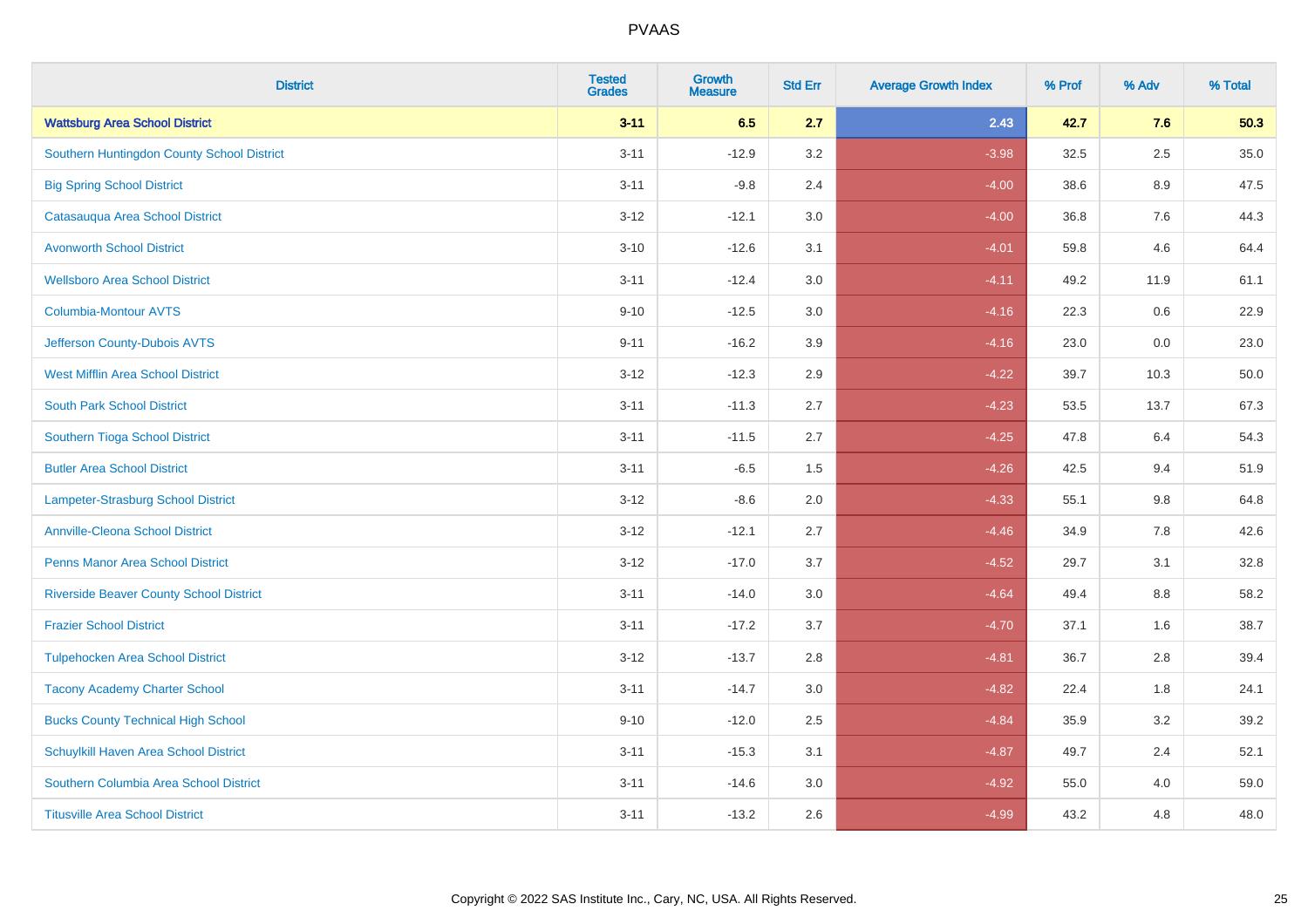| <b>District</b>                              | <b>Tested</b><br><b>Grades</b> | <b>Growth</b><br><b>Measure</b> | <b>Std Err</b> | <b>Average Growth Index</b> | % Prof | % Adv | % Total |
|----------------------------------------------|--------------------------------|---------------------------------|----------------|-----------------------------|--------|-------|---------|
| <b>Wattsburg Area School District</b>        | $3 - 11$                       | 6.5                             | 2.7            | 2.43                        | 42.7   | 7.6   | 50.3    |
| <b>Plum Borough School District</b>          | $3 - 11$                       | $-11.3$                         | 2.2            | $-5.19$                     | 51.1   | 9.0   | 60.1    |
| <b>Mastery Charter School - Gratz Campus</b> | $7 - 10$                       | $-23.9$                         | 4.5            | $-5.29$                     | 2.9    | 0.0   | 2.9     |
| Southern Fulton School District              | $3 - 11$                       | $-23.7$                         | 4.4            | $-5.37$                     | 34.2   | 10.5  | 44.7    |
| <b>Exeter Township School District</b>       | $3 - 11$                       | $-10.4$                         | 1.9            | $-5.44$                     | 50.6   | 2.7   | 53.3    |
| <b>Solanco School District</b>               | $3 - 11$                       | $-11.0$                         | 2.0            | $-5.55$                     | 41.6   | 4.5   | 46.1    |
| <b>Springfield Township School District</b>  | $3 - 11$                       | $-18.9$                         | 3.2            | $-5.88$                     | 62.6   | 3.6   | 66.3    |
| <b>Abington School District</b>              | $3 - 10$                       | $-11.5$                         | 1.9            | $-6.00$                     | 56.2   | 11.6  | 67.8    |
| <b>Ringgold School District</b>              | $3 - 11$                       | $-14.7$                         | 2.4            | $-6.04$                     | 41.5   | 7.9   | 49.4    |
| <b>Lawrence County CTC</b>                   | $10 - 11$                      | $-21.7$                         | 3.6            | $-6.05$                     | 19.8   | 0.0   | 19.8    |
| Lackawanna Trail School District             | $3 - 10$                       | $-21.7$                         | 3.5            | $-6.20$                     | 38.5   | 1.5   | 40.0    |
| Mifflinburg Area School District             | $3 - 11$                       | $-15.8$                         | 2.5            | $-6.30$                     | 42.4   | 4.0   | 46.4    |
| <b>Curwensville Area School District</b>     | $3 - 11$                       | $-27.9$                         | 4.1            | $-6.72$                     | 42.5   | 4.1   | 46.6    |
| <b>Bristol Township School District</b>      | $3 - 11$                       | $-13.9$                         | 2.0            | $-7.05$                     | 31.0   | 3.7   | 34.7    |
| <b>Northwestern School District</b>          | $3 - 11$                       | $-24.9$                         | 3.5            | $-7.13$                     | 42.6   | 2.9   | 45.6    |
| <b>Chambersburg Area School District</b>     | $3 - 11$                       | $-9.5$                          | 1.3            | $-7.20$                     | 42.7   | 8.6   | 51.4    |
| Philipsburg-Osceola Area School District     | $3 - 11$                       | $-24.8$                         | 3.3            | $-7.43$                     | 19.7   | 2.6   | 22.4    |
| Hatboro-Horsham School District              | $3 - 11$                       | $-12.8$                         | 1.7            | $-7.47$                     | 45.6   | 7.2   | 52.8    |
| <b>Owen J Roberts School District</b>        | $3 - 11$                       | $-12.3$                         | 1.6            | $-7.61$                     | 57.0   | 11.9  | 69.0    |
| <b>Norristown Area School District</b>       | $3 - 12$                       | $-12.8$                         | 1.6            | $-7.98$                     | 23.5   | 2.3   | 25.7    |
| <b>West Side CTC</b>                         | $9 - 10$                       | $-37.4$                         | 4.3            | $-8.64$                     | 8.8    | 0.0   | 8.8     |
| <b>Shikellamy School District</b>            | $3 - 10$                       | $-22.3$                         | 2.5            | $-8.92$                     | 33.3   | 6.1   | 39.5    |
| <b>Erie City School District</b>             | $3 - 12$                       | $-14.5$                         | 1.6            | $-9.26$                     | 25.4   | 3.0   | 28.4    |